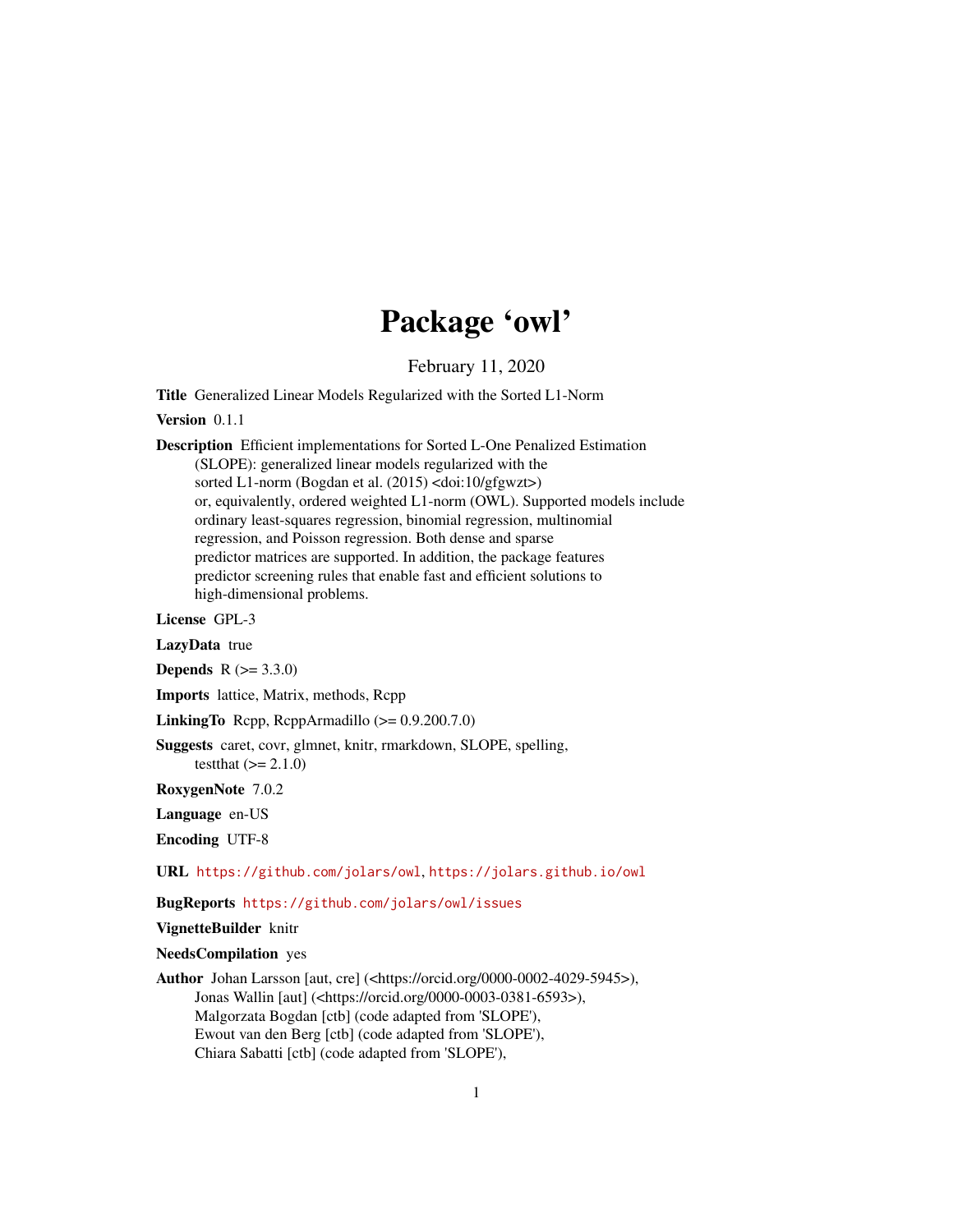#### <span id="page-1-0"></span>2 abalone and the state of the state of the state of the state of the state of the state of the state of the state of the state of the state of the state of the state of the state of the state of the state of the state of

Emmanuel Candes [ctb] (code adapted from 'SLOPE'), Evan Patterson [ctb] (code adapted from 'SLOPE'), Weijie Su [ctb] (code adapted from 'SLOPE'), Jerome Friedman [ctb] (code adapted from 'glmnet'), Trevor Hastie [ctb] (code adapted from 'glmnet'), Rob Tibshirani [ctb] (code adapted from 'glmnet'), Balasubramanian Narasimhan [ctb] (code adapted from 'glmnet'), Noah Simon [ctb] (code adapted from 'glmnet'), Junyang Qian [ctb] (code adapted from 'glmnet')

Maintainer Johan Larsson <johan.larsson@stat.lu.se>

### Repository CRAN

Date/Publication 2020-02-11 10:50:08 UTC

# R topics documented:

|       | abalone |                |
|-------|---------|----------------|
|       | bodyfat | 3              |
|       |         | $\overline{4}$ |
|       |         | 5              |
|       |         | 6              |
|       |         | 6              |
|       | owl     | - 8            |
|       |         |                |
|       |         |                |
|       |         |                |
|       |         |                |
|       |         |                |
|       |         | - 17           |
|       |         | -18            |
|       |         |                |
|       |         | - 21           |
| Index |         | 23             |
|       |         |                |

abalone *Abalone*

# Description

This data set contains observations of abalones, the common name for any of a group of sea snails. The goal is to predict the age of an individual abalone given physical measurements such as sex, weight, and height.

#### Usage

abalone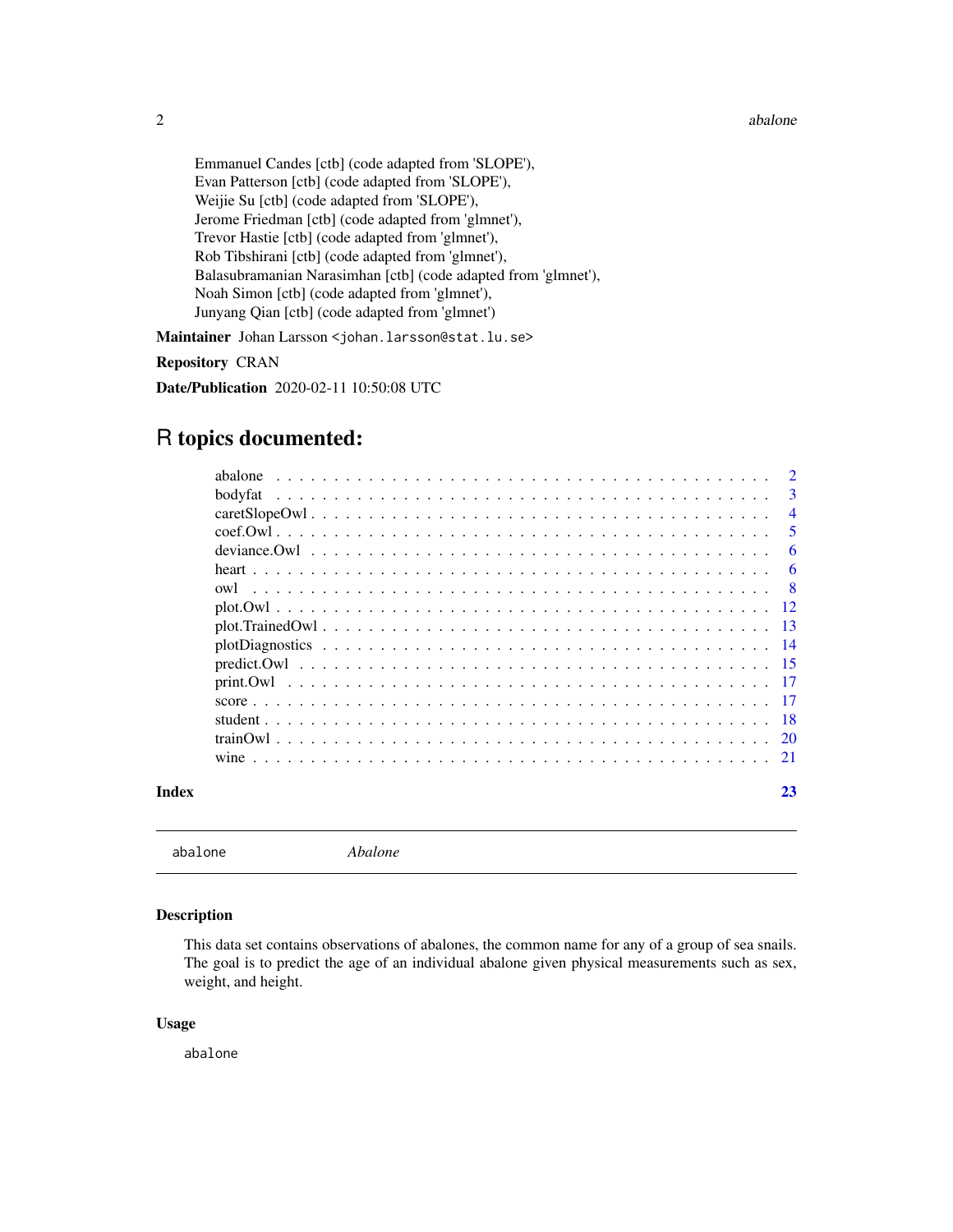#### <span id="page-2-0"></span>bodyfat 3

# Format

A list with two items representing 211 observations from 9 variables

sex sex of abalone, 1 for female

infant indicates that the person is an infant

length longest shell measurement in mm

diameter perpendicular to length in mm

height height in mm including meat in shell

weight\_whole weight of entire abalone

weight\_shucked weight of meat

weight\_viscera weight of viscera

weight\_shell weight of shell

rings rings.  $+1.5$  gives the age in years

# Details

Only a stratified sample of 211 rows of the original data set are used here.

#### Source

Pace, R. Kelley and Ronald Barry, Sparse Spatial Autoregressions, Statistics and Probability Letters, 33 (1997) 291-297.

bodyfat *Bodyfat*

# Description

The response (y) corresponds to estimates of percentage of body fat from application of Siri's 1956 equation to measurements of underwater weighing, as well as age, weight, height, and a variety of body circumference measurements.

#### Usage

bodyfat

### Format

A list with two items representing 252 observations from 14 variables

age age (years) weight weight (lbs) height height (inches)

neck neck circumference (cm)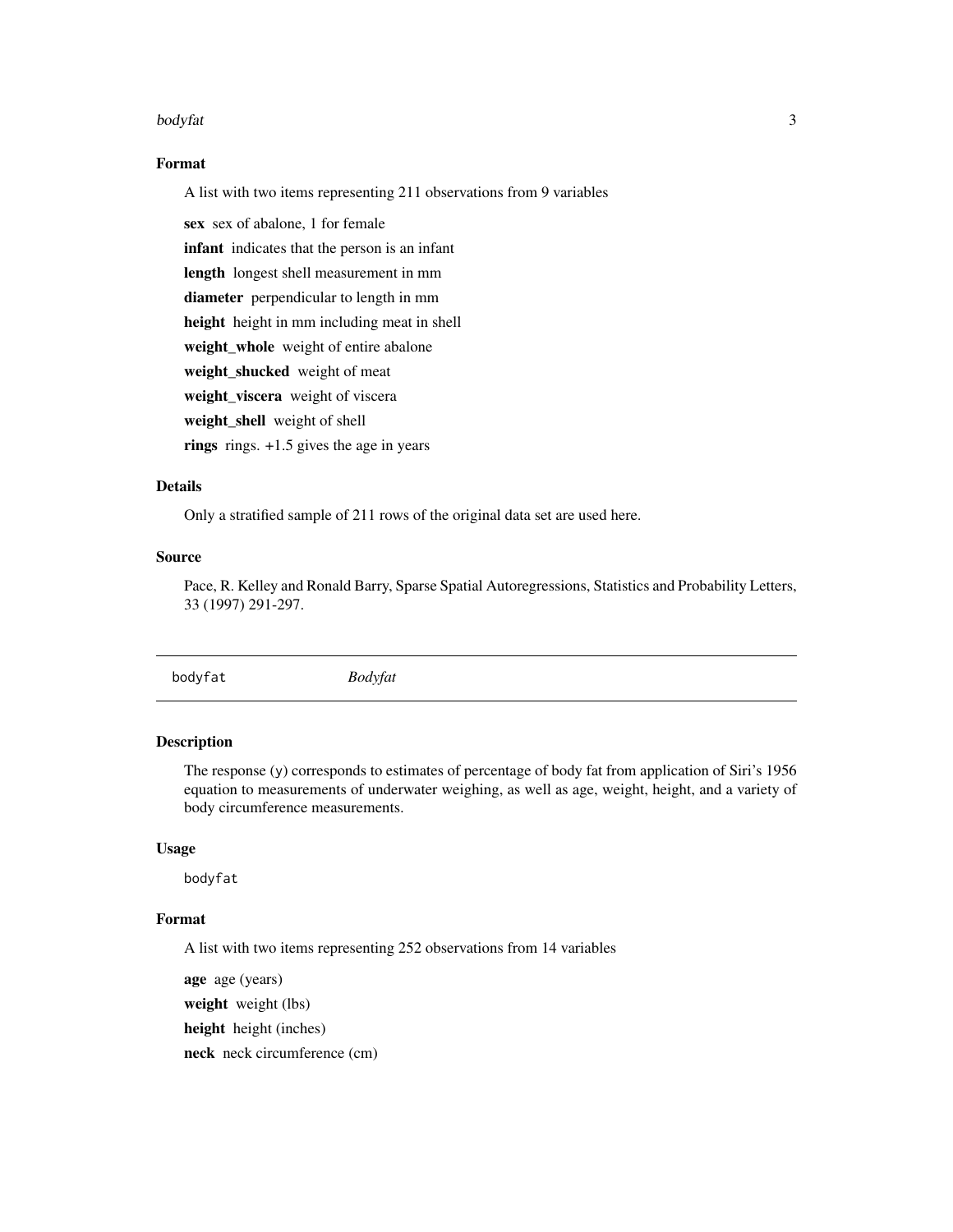chest chest circumference (cm) abdomen abdomen circumference (cm) hip hip circumference (cm) thigh thigh circumference (cm) knee knee circumference (cm) ankle ankle circumference (cm) biceps biceps circumference (cm) forearm forearm circumference (cm) wrist wrist circumference (cm)

# Source

http://lib.stat.cmu.edu/datasets/bodyfat

https://www.csie.ntu.edu.tw/~cjlin/libsvmtools/datasets/regression.html

caretSlopeOwl *Model objects for model tuning with caret*

#### Description

This function can be used in a call to  $\text{care}: \text{train}()$  to enable model tuning using caret. Note that this function does not properly work with sparse feature matrices and standardization due to the way resampling is implemented in caret. So for these cases, please check out [trainOwl\(\)](#page-19-1) instead.

### Usage

caretSlopeOwl()

# Value

A model description list to be used in the method argument in [caret::train\(\)](#page-0-0).

#### See Also

[caret::train\(\)](#page-0-0), [trainOwl\(\)](#page-19-1), [owl\(\)](#page-7-1)

<span id="page-3-0"></span>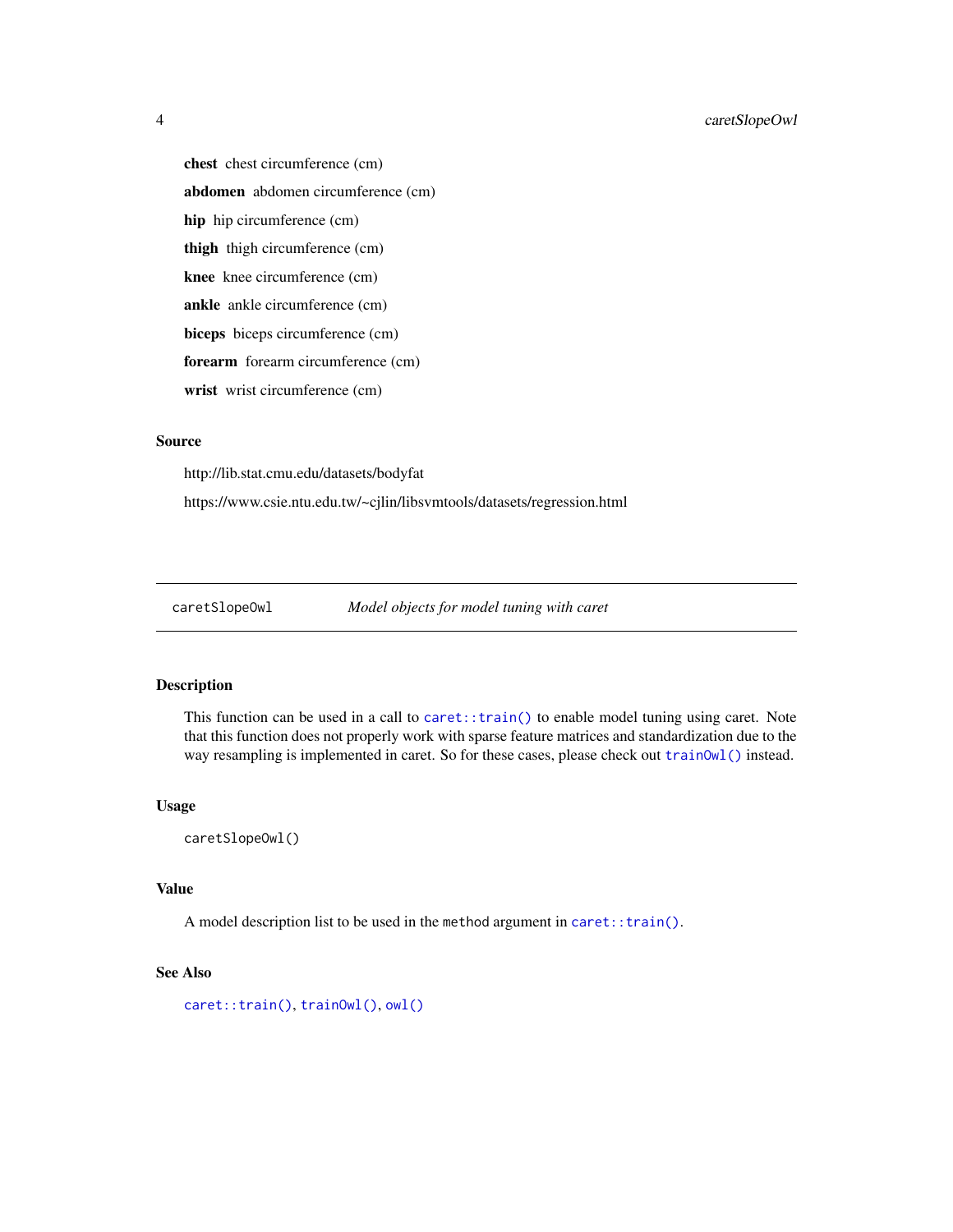<span id="page-4-1"></span><span id="page-4-0"></span>

# Description

This function returns coefficients from a model fit by  $\text{owl}()$ .

#### Usage

```
## S3 method for class 'Owl'
coef(object, sigma = NULL, exact = FALSE, simplify = TRUE, ...)
```
# Arguments

| object   | an object of class 'Owl'.                                                                                                                                                                                                                                                                    |
|----------|----------------------------------------------------------------------------------------------------------------------------------------------------------------------------------------------------------------------------------------------------------------------------------------------|
| sigma    | penalty parameter for SLOPE models; if NULL, the values used in the original fit<br>will be used                                                                                                                                                                                             |
| exact    | if TRUE and the given parameter values differ from those in the original fit, the<br>model will be refit by calling stats::update() on the object with the new<br>parameters. If FALSE, the predicted values will be based on interpolated coeffi-<br>cients from the original penalty path. |
| simplify | if TRUE, base: $\text{drop}()$ will be called before returning the coefficients to drop<br>extraneous dimensions                                                                                                                                                                             |
| $\cdots$ | arguments that are passed on to $stats::update()$ (and therefore also to $owl()$ )<br>if exact $=$ TRUE and the given penalty is not in object                                                                                                                                               |

# Details

If exact == FALSE and sigma is not in object, then the returned coefficients will be approximated by linear interpolation. If coefficients from another type of penalty sequence (with a different lambda) are required, however, please use [owl\(\)](#page-7-1) to refit the model.

### Value

Coefficients from the model.

# Examples

```
fit <- owl(mtcars$mpg, mtcars$vs, n_sigma = 1)
coef(fit)
```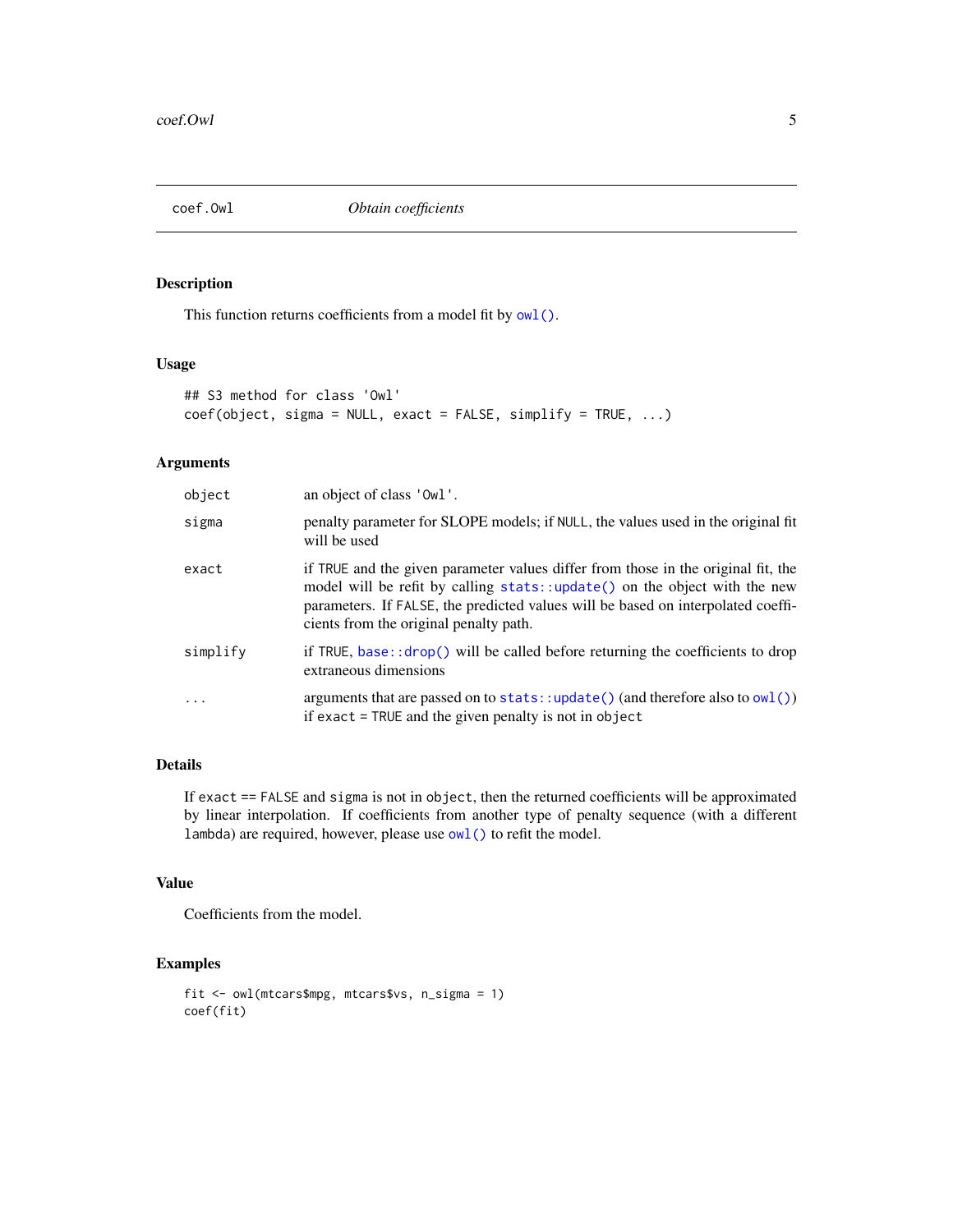<span id="page-5-0"></span>deviance.Owl *Model deviance*

# Description

Model deviance

# Usage

## S3 method for class 'Owl' deviance(object, ...)

# Arguments

| object   | an object of class 'Owl'. |
|----------|---------------------------|
| $\cdots$ | ignored                   |

# Value

For Gaussian models this is twice the residual sums of squares. For all other models, two times the negative loglikelihood is returned.

# Examples

```
fit <- owl(heart$x, heart$y, family = "binomial")
deviance(fit)
```
heart *Heart disease*

# Description

Diagnostic attributes of patients classified as having heart disease or not.

# Usage

heart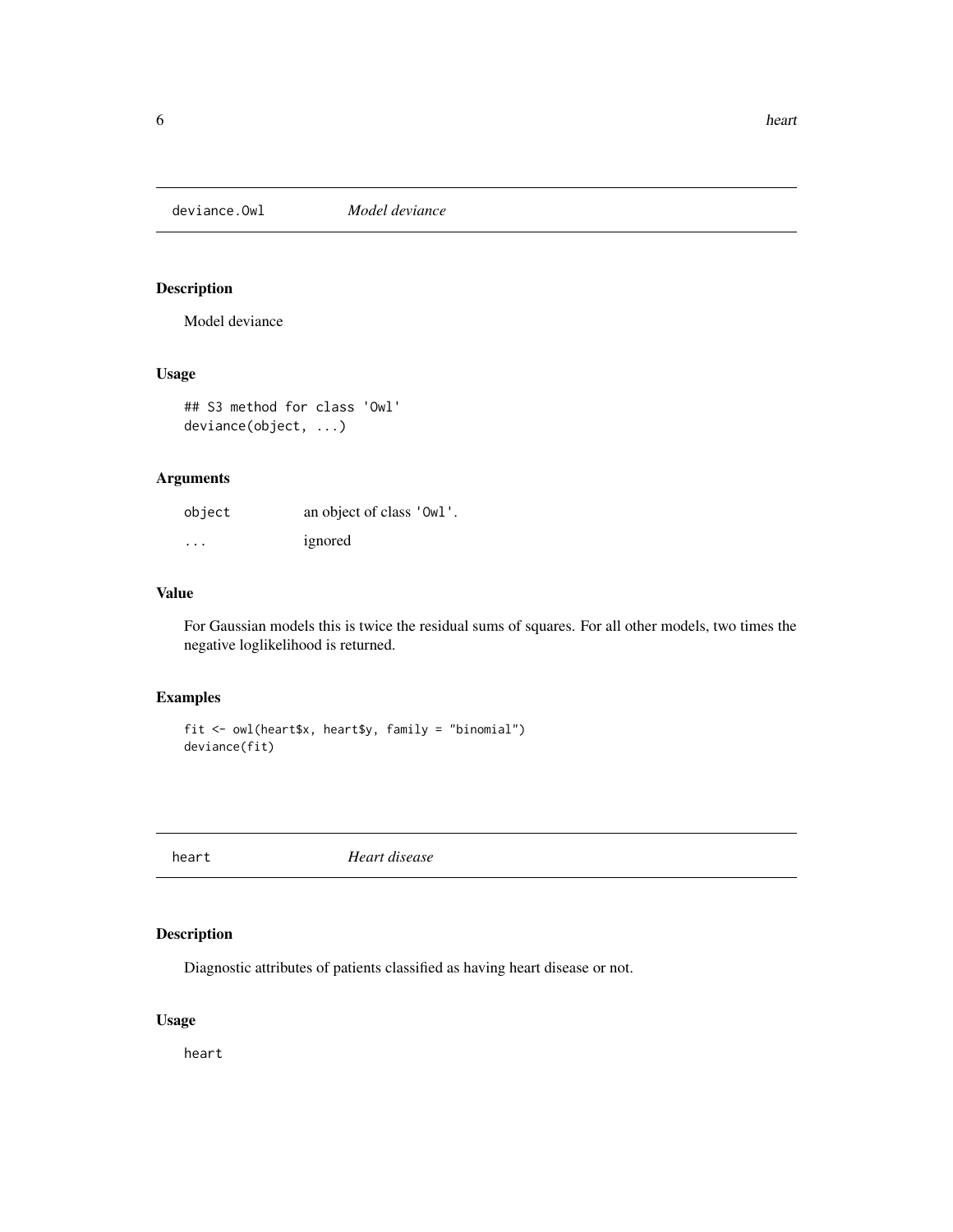#### heart 7 and 7 and 7 and 7 and 7 and 7 and 7 and 7 and 7 and 7 and 7 and 7 and 7 and 7 and 7 and 7 and 7 and 7 and 7 and 7 and 7 and 7 and 7 and 7 and 7 and 7 and 7 and 7 and 7 and 7 and 7 and 7 and 7 and 7 and 7 and 7 and

# Format

270 observations from 17 variables represented as a list consisting of a binary factor response vector y, with levels 'absence' and 'presence' indicating the absence or presence of heart disease and x: a sparse feature matrix of class 'dgCMatrix' with the following variables:

age age

bp diastolic blood pressure

chol serum cholesterol in mg/dl

hr maximum heart rate achieved

old\_peak ST depression induced by exercise relative to rest

vessels the number of major blood vessels (0 to 3) that were colored by fluoroscopy

sex sex of the participant: 0 for male, 1 for female

angina a dummy variable indicating whether the person suffered angina-pectoris during exercise

glucose\_high indicates a fasting blood sugar over 120 mg/dl

cp\_typical typical angina

cp\_atypical atypical angina

cp\_nonanginal non-anginal pain

ecg\_abnormal indicates a ST-T wave abnormality (T wave inversions and/or ST elevation or depression of  $> 0.05$  mV)

ecg\_estes probable or definite left ventricular hypertrophy by Estes' criteria

slope\_flat a flat ST curve during peak exercise

slope\_downsloping a downwards-sloping ST curve during peak exercise

thal\_reversible reversible defect

thal fixed fixed defect

#### **Preprocessing**

The original dataset contained 13 variables. The nominal of these were dummycoded, removing the first category. No precise information regarding variables chest\_pain, thal and ecg could be found, which explains their obscure definitions here.

#### Source

Dua, D. and Karra Taniskidou, E. (2017). UCI Machine Learning Repository [http://archive.](http://archive.ics.uci.edu/ml) [ics.uci.edu/ml](http://archive.ics.uci.edu/ml). Irvine, CA: University of California, School of Information and Computer Science.

<https://www.csie.ntu.edu.tw/~cjlin/libsvmtools/datasets/binary.html#heart>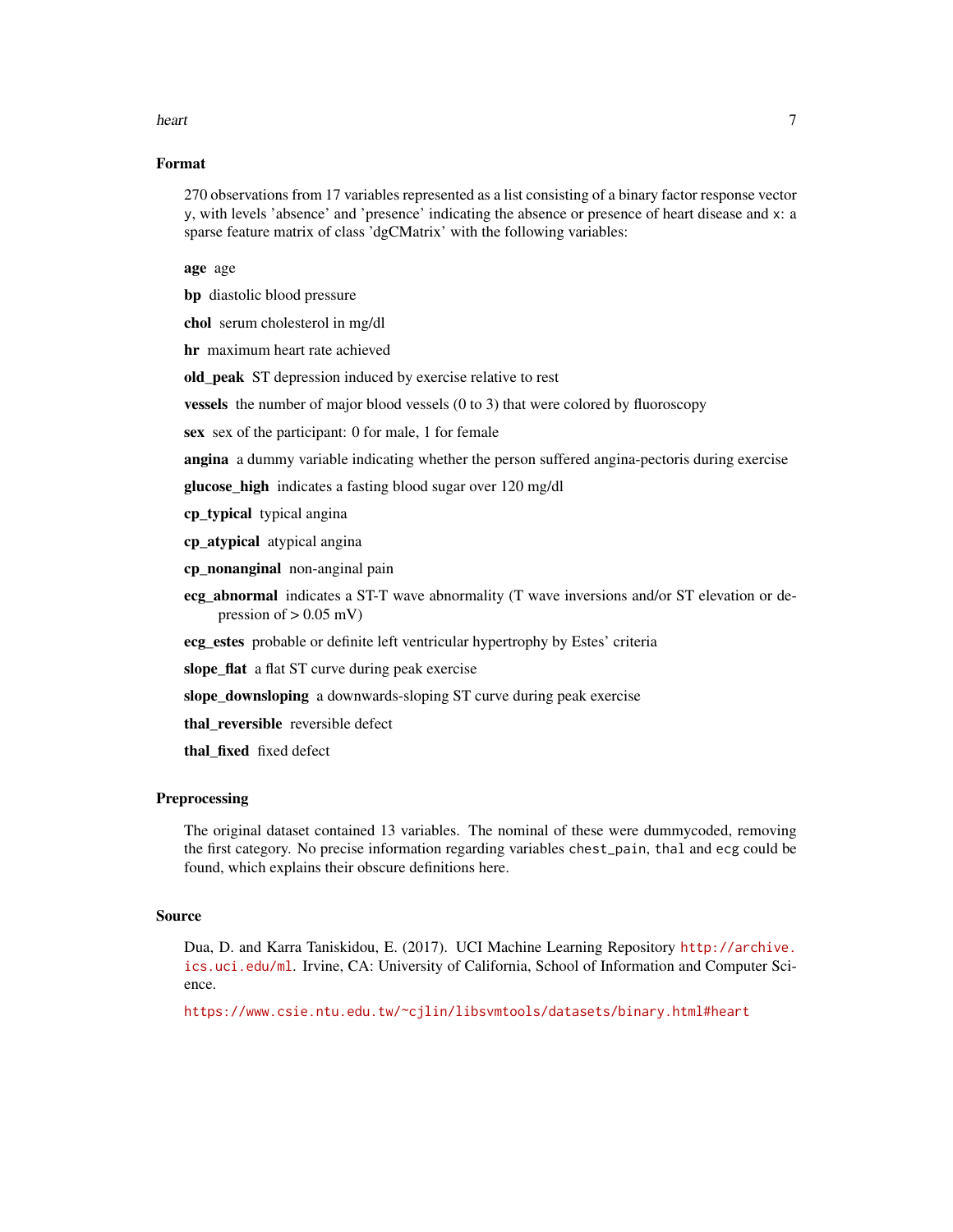#### <span id="page-7-1"></span><span id="page-7-0"></span>Description

Fit a generalized linear model regularized with the SLOPE (Sorted L-One Penalized Estimation) norm, which applies a decreasing  $\lambda$  (penalty sequence) to the coefficient vector ( $\beta$ ) after having sorted it in decreasing order according to its absolute values.

#### Usage

```
owl(
 x,
 y,
  family = c("gaussian", "binomial", "multinomial", "poisson"),
  intercept = TRUE,
  standardize_features = TRUE,
  signa = NULL,lambda = c("gaussian", "bh", "oscar"),lambda_min_ratio = if (n < p) 0.01 else 1e-04,
  n_sigma = 100,
 q = 0.1 * min(1, n/p),screening = TRUE,
  tol_dev_change = 1e-05,
  tol\_dev\_ratio = 0.995,max\_variables = n * m,max_{ }passes = 1e+06,
  tol_{rel\_gap} = 1e-05,
  tol_info as = 1e-04,diagnostics = FALSE,
  verbosity = 0)
```

| $\mathsf{x}$         | the feature matrix, which can be either a dense matrix of the standard <i>matrix</i><br>class, or a sparse matrix inheriting from Matrix::sparseMatrix Data frames will<br>be converted to matrices internally. |
|----------------------|-----------------------------------------------------------------------------------------------------------------------------------------------------------------------------------------------------------------|
| y                    | the response. For Gaussian models this must be numeric; for binomial models,<br>it can be a factor.                                                                                                             |
| family               | response type. See <b>Families</b> for details.                                                                                                                                                                 |
| intercept            | whether to fit an intercept                                                                                                                                                                                     |
| standardize_features |                                                                                                                                                                                                                 |
|                      | whether to standardize features (predictors)                                                                                                                                                                    |
| sigma                | scale of lambda sequence                                                                                                                                                                                        |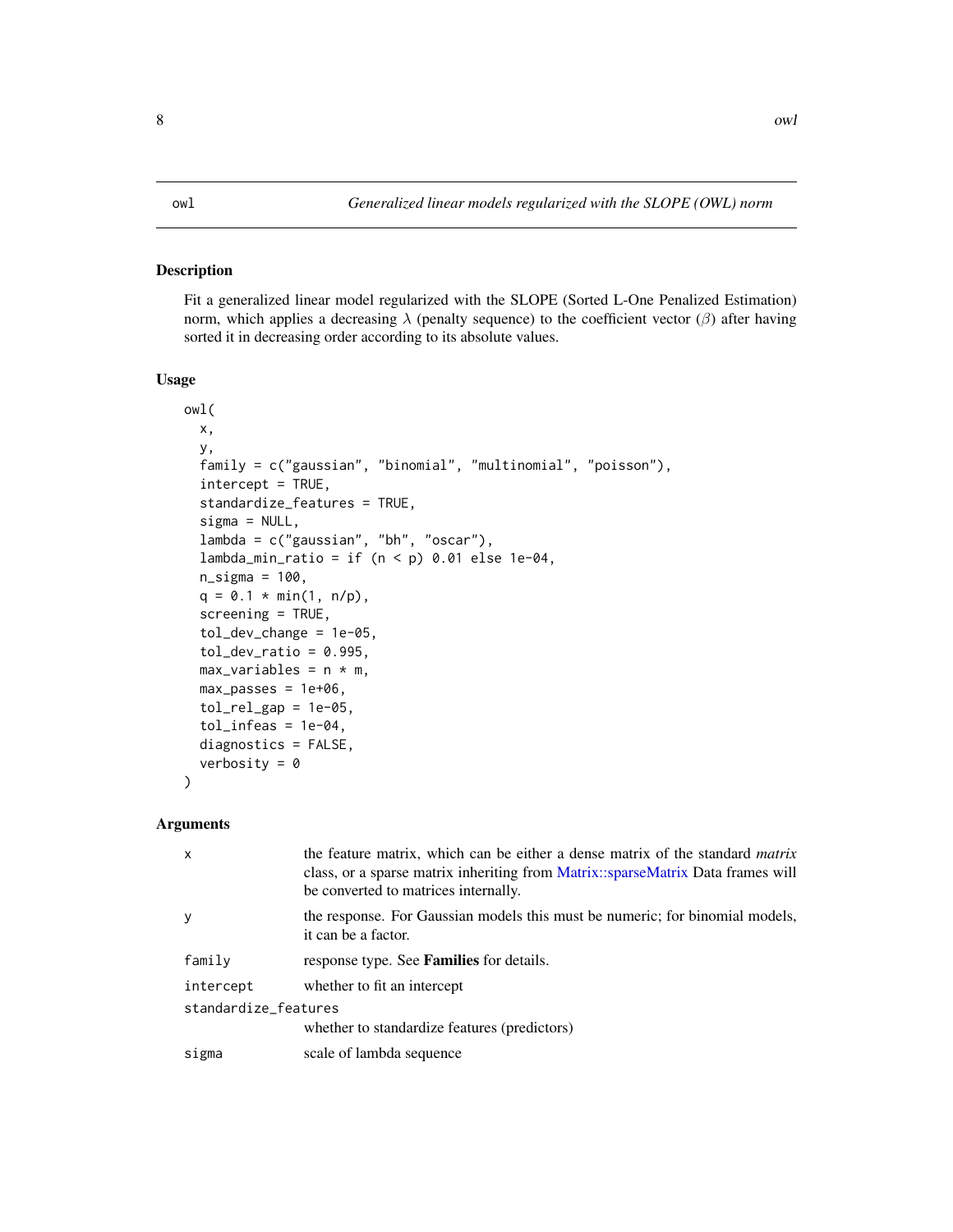owl 9

| lambda           | either a character vector indicating the method used to construct the lambda path<br>or a vector with length equal to the number of coefficients in the model                                                                   |  |
|------------------|---------------------------------------------------------------------------------------------------------------------------------------------------------------------------------------------------------------------------------|--|
| lambda_min_ratio |                                                                                                                                                                                                                                 |  |
|                  | smallest value for lambda as a fraction of lambda_max                                                                                                                                                                           |  |
| n_sigma          | length of regularization path                                                                                                                                                                                                   |  |
| q                | shape of lambda sequence                                                                                                                                                                                                        |  |
| screening        | whether the strong rule for SLOPE be used to screen variables for inclusion                                                                                                                                                     |  |
| tol_dev_change   | the regularization path is stopped if the fractional change in deviance falls below<br>this value. Note that this is automatically set to 0 if a sigma is manually entered                                                      |  |
| tol_dev_ratio    | the regularization path is stopped if the deviance ratio $1$ —deviance/(null — deviance)<br>is above this threshold                                                                                                             |  |
| max_variables    | criterion for stopping the path in terms of the maximum number of unique,<br>nonzero coefficients in absolute value in model                                                                                                    |  |
| max_passes       | maximum number of passes for optimizer                                                                                                                                                                                          |  |
| tol_rel_gap      | stopping criterion for the duality gap                                                                                                                                                                                          |  |
| tol_infeas       | stopping criterion for the level of infeasibility                                                                                                                                                                               |  |
| diagnostics      | should diagnostics be saved for the model fit (timings, primal and dual objec-<br>tives, and infeasibility)                                                                                                                     |  |
| verbosity        | level of verbosity for displaying output from the program. Setting this to 1<br>displays basic information on the path level, 2 a little bit more information on<br>the path level, and 3 displays information from the solver. |  |

# Details

owl() tries to minimize the following composite objective, given in Lagrangian form.

$$
f(\beta) + \sigma \sum_{i=j}^{p} \lambda_j |\beta|_{(j)},
$$

where  $f(\beta)$  is a smooth, convex function of  $\beta$ , whereas the second part is the SLOPE norm, which is convex but non-smooth. In ordinary least-squares regression, for instance,  $f(\beta)$  is simply the squared norm of the least-squares residuals. See section Families for specifics regarding the various types of  $f(\beta)$  (model families) that are allowed in owl().

By default, owl() fits a path of lambda sequences, starting from the null (intercept-only) model to an almost completely unregularized model. The path will end prematurely, however, if the criteria related to *any* of the arguments tol\_dev\_change, tol\_dev\_ratio, or max\_variables are reached before the path is complete. This means that unless these arguments are modified, the path is not guaranteed to be of length n\_sigma.

#### Value

An object of class "Owl" with the following slots:

coefficients a three-dimensional array of the coefficients from the model fit, including the intercept if it was fit. There is one row for each coefficient, one column for each target (dependent variable), and one slice for each penalty.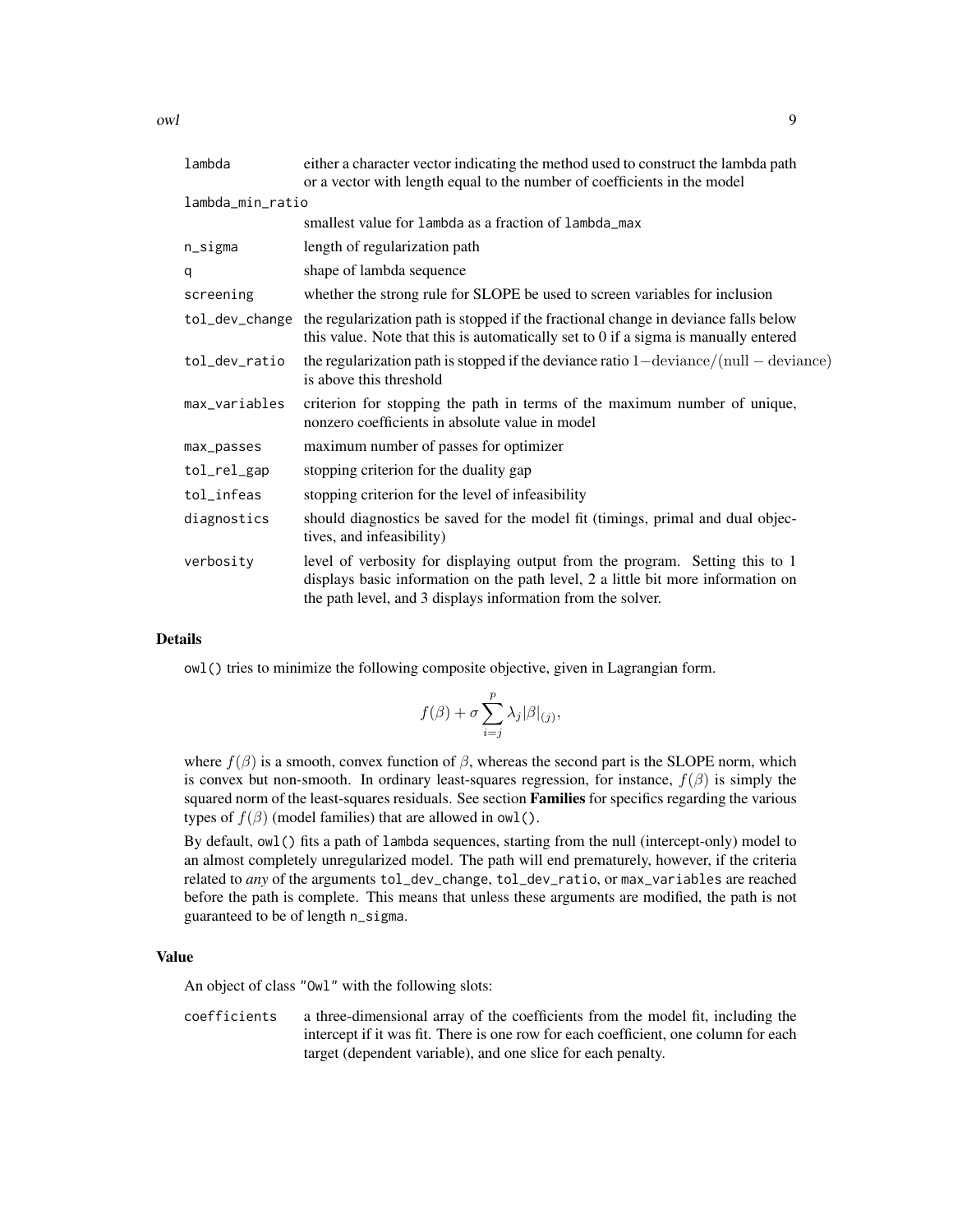<span id="page-9-0"></span>

| nonzeros       | a three-dimensional boolean array indicating whether a coefficient was zero or                                                                                                                         |
|----------------|--------------------------------------------------------------------------------------------------------------------------------------------------------------------------------------------------------|
|                | not                                                                                                                                                                                                    |
| lambda         | the lambda vector that when multiplied by a value in sigma gives the penalty<br>vector at that point along the regularization path                                                                     |
| sigma          | the vector of sigma, indicating the scale of the lambda vector                                                                                                                                         |
| class_names    | a character vector giving the names of the classes for binomial and multinomial<br>families                                                                                                            |
| passes         | the number of passes the solver took at each path                                                                                                                                                      |
| violations     | the number of violations of the screening rule                                                                                                                                                         |
| active_sets    | a list where each element indicates the indices of the coefficients that were active                                                                                                                   |
|                | at that point in the regularization path                                                                                                                                                               |
| unique         | the number of unique predictors (in absolute value)                                                                                                                                                    |
| deviance_ratio | the deviance ratio (as a fraction of 1)                                                                                                                                                                |
| null_deviance  | the deviance of the null (intercept-only) model                                                                                                                                                        |
| family         | the name of the family used in the model fit                                                                                                                                                           |
| diagnostics    | a data. frame of objective values for the primal and dual problems, as well as a<br>measure of the infeasibility, time, and iteration. Only available if diagnostics<br>$=$ TRUE in the call to owl(). |
| call           | the call used for fitting the model                                                                                                                                                                    |

# Families

#### Gaussian

The Gaussian model (Ordinary Least Squares) minimizes the following objective.

 $||y - X\beta||_2^2$ 

### Binomial

The binomial model (logistic regression) has the following objective.

$$
\sum_{i=1}^{n} \log (1 + \exp(-y_i(x_i^T \beta + \alpha)))
$$

with  $y \in \{-1, 1\}$ .

#### Poisson

In poisson regression, we use the following objective.

$$
-\sum_{i=1}^{n} (y_i (x_i^T \beta + \alpha) - \exp (x_i^T \beta + \alpha))
$$

# **Multinomial**

In multinomial regression, we minimize the full-rank objective

$$
-\sum_{i=1}^{n} \left( \sum_{k=1}^{m-1} y_{ik} (x_i^T \beta_k + \alpha_k) - \log \sum_{k=1}^{m-1} \exp(x_i^T \beta_k + \alpha_k) \right)
$$

with  $y_{ik}$  being the element in a n by  $(m - 1)$  matrix, where m is the number of classes in the response.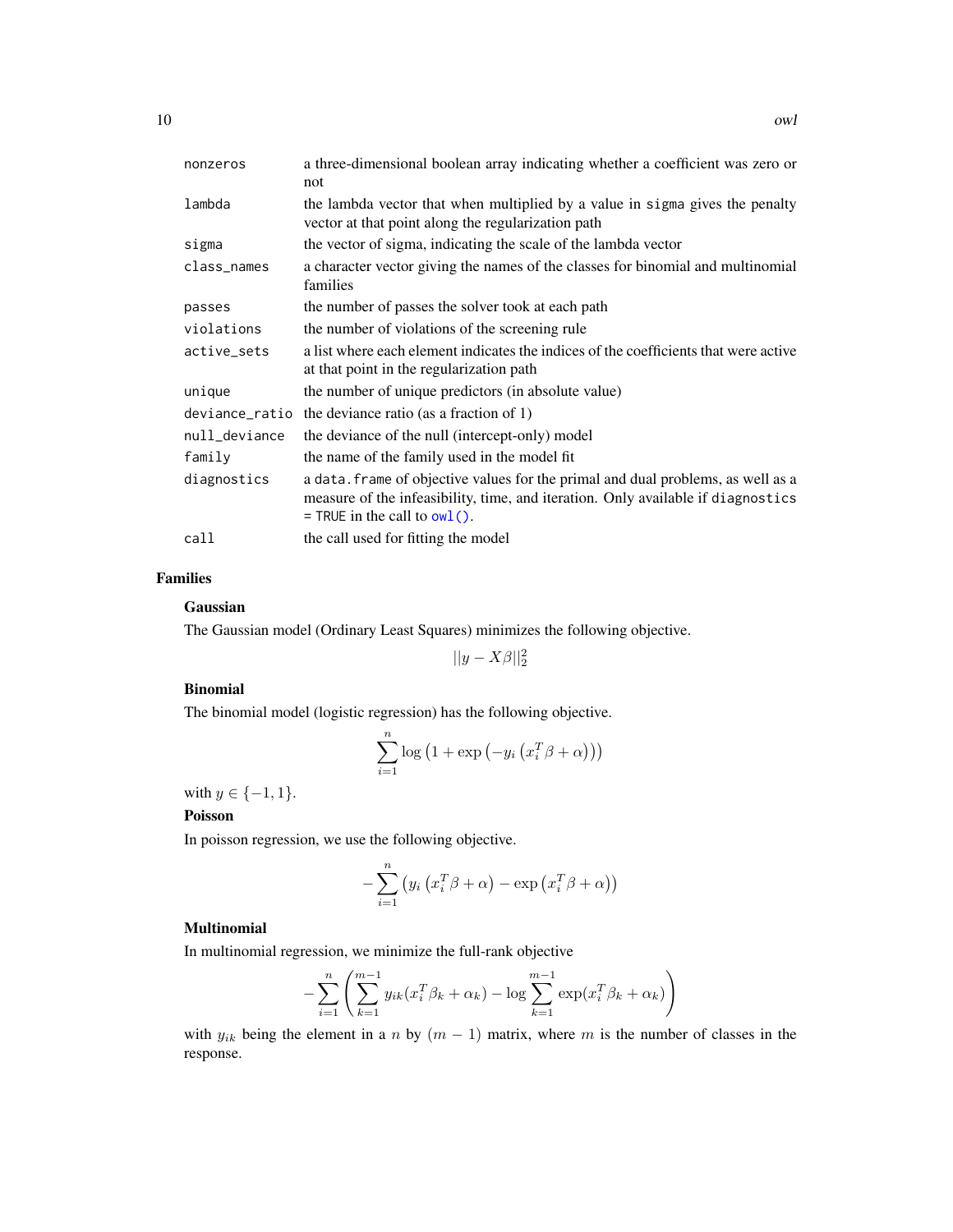#### Regularization sequences

There are multiple ways of specifying the lambda sequence in owl(). It is, first of all, possible to select the sequence manually by using a non-increasing numeric vector as argument instead of a character. If all lambda are the same value, this will lead to the ordinary lasso penalty. The greater the differences are between consecutive values along the sequence, the more clustering behavior will the model exhibit. Note, also, that the scale of the  $\lambda$  vector makes no difference if sigma = NULL, since sigma will be selected automatically to ensure that the model is completely sparse at the beginning and almost unregularized at the end. If, however, both sigma and lambda are manually specified, both of the scales will matter.

Instead of choosing the sequence manually, one of the following automatically generated sequences may be chosen.

#### BH (Benjamini–Hochberg)

If lambda = "bh", the sequence used is that referred to as  $\lambda^{\text{(BH)}}$  by Bogdan et al, which sets  $\lambda$ according to

$$
\lambda_i = \Phi^{-1}(1 - iq/(2p)),
$$

where  $\Phi^{-1}$  is the quantile function for the standard normal distribution and q is a parameter that can be set by the user in the call to owl().

#### Gaussian

This penalty sequence is related to BH, such that

$$
\lambda_i = \lambda_i^{\text{(BH)}} \sqrt{1 + w(i-1) \cdot \text{cumsum}(\lambda^2)_i},
$$

where  $w(k) = 1/(n - k - 1)$ . We let  $\lambda_1 = \lambda_1^{\text{(BH)}}$  and adjust the sequence to make sure that it's non-increasing. Note that if  $p$  is large relative to  $n$ , this option will result in a constant sequence, which is usually not what you would want.

#### OSCAR

This sequence comes from Bondell and Reich and is a linearly non-increasing sequence such that

$$
\lambda_i = q(p - i) + 1.
$$

#### References

Bogdan, M., van den Berg, E., Sabatti, C., Su, W., & Candès, E. J. (2015). SLOPE – adaptive variable selection via convex optimization. The Annals of Applied Statistics, 9(3), 1103–1140. <https://doi.org/10/gfgwzt>

Bondell, H. D., & Reich, B. J. (2008). Simultaneous Regression Shrinkage, Variable Selection, and Supervised Clustering of Predictors with OSCAR. Biometrics, 64(1), 115–123. JSTOR. [https:](https://doi.org/10.1111/j.1541-0420.2007.00843.x) [//doi.org/10.1111/j.1541-0420.2007.00843.x](https://doi.org/10.1111/j.1541-0420.2007.00843.x)

#### See Also

[plot.Owl\(\)](#page-11-1), [plotDiagnostics\(\)](#page-13-1), [score\(\)](#page-16-1), [predict.Owl\(\)](#page-14-1), [trainOwl\(\)](#page-19-1), [coef.Owl\(\)](#page-4-1), [print.Owl\(\)](#page-16-2)

<span id="page-10-0"></span>owl and the contract of the contract of the contract of the contract of the contract of the contract of the contract of the contract of the contract of the contract of the contract of the contract of the contract of the co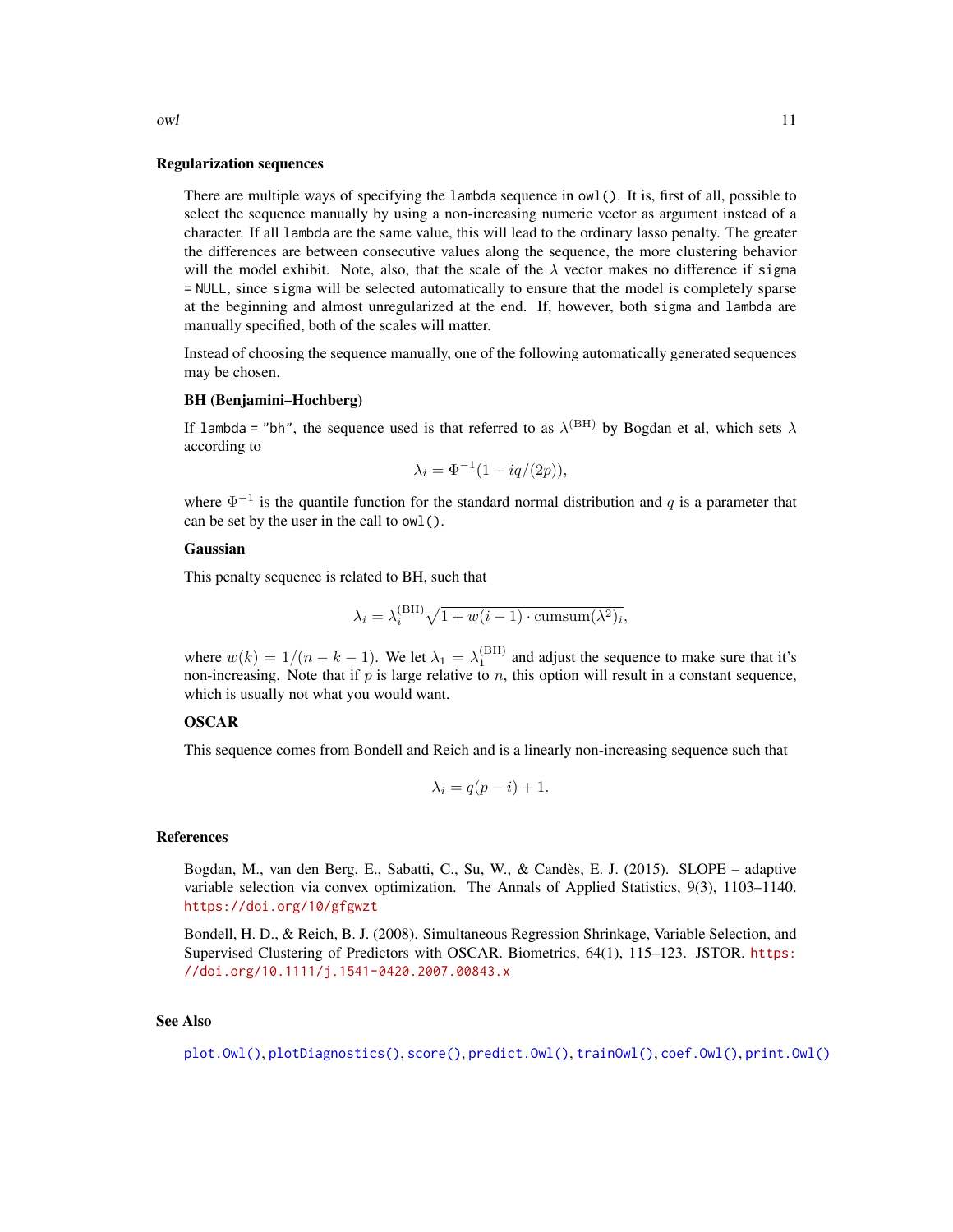# <span id="page-11-0"></span>Examples

```
# Gaussian response, default lambda sequence
fit <- owl(bodyfat$x, bodyfat$y)
# Binomial response, BH-type lambda sequence
fit <- owl(heart$x, heart$y, family = "binomial", lambda = "bh")
# Poisson response, OSCAR-type lambda sequence
fit <- owl(abalone$x,
           abalone$y,
           family = "poisson",
          lambda = "oscar",
           q = 0.4# Multinomial response, custom sigma and lambda
m <- length(unique(wine$y)) - 1
p <- ncol(wine$x)
sigma <- 0.005
lambda <- exp(seq(log(2), log(1.8), length.out = p*m))fit <- owl(wine$x,
          wine$y,
           family = "multinomial",
           lambda = lambda,
           sigma = sigma)
```
<span id="page-11-1"></span>plot.Owl *Plot coefficients*

# Description

Plot the model's coefficient along the regularization path.

#### Usage

## S3 method for class 'Owl'  $plot(x, intercept = FALSE, ...)$ 

|           | an object of class "Owl"                                               |
|-----------|------------------------------------------------------------------------|
| intercept | whether to plot the intercept                                          |
| $\cdots$  | parameters that will be used to modify the call to $lattice::xyplot()$ |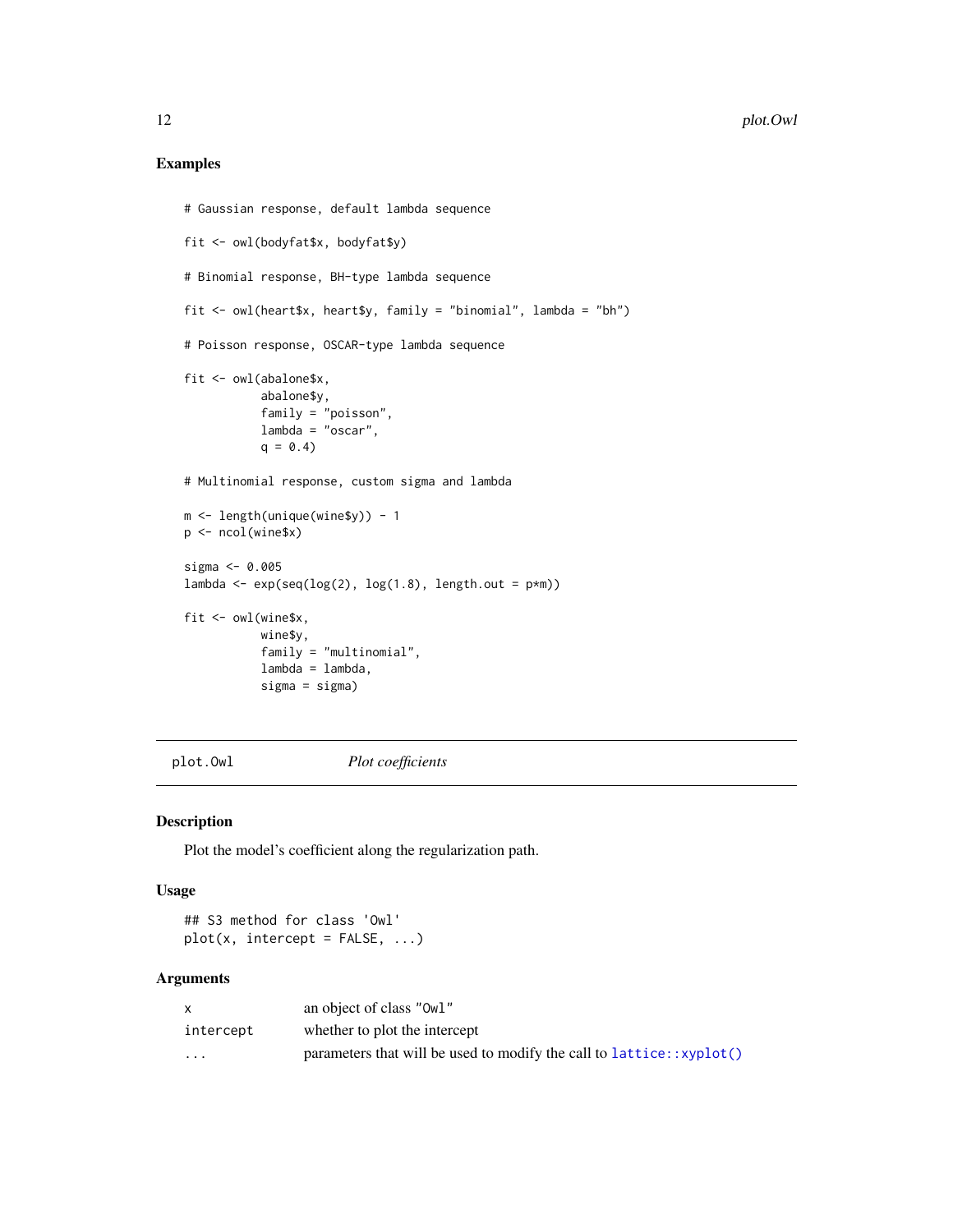# <span id="page-12-0"></span>plot.TrainedOwl 13

# Value

An object of class "trellis", which will be plotted on the current device unless stored in a variable.

# See Also

```
lattice::xyplot(), owl(), plotDiagnostics()
```
# Examples

```
fit <- owl(heart$x, heart$y)
plot(fit)
```
<span id="page-12-1"></span>plot.TrainedOwl *Plot results from cross-validation*

# Description

Plot results from cross-validation

# Usage

```
## S3 method for class 'TrainedOwl'
plot(
 x,
 measure = c("auto", "mse", "mae", "deviance", "auc", "misclass"),
 plot_min = TRUE,
 ci_alpha = 0.2,
 ci_border = FALSE,
  ci_col = lattice::trellis.par.get("superpose.line")$col,
  ...
)
```

| an object of class 'TrainedOwl', typically from a call to trainOwl()                                                                                                                                                              |  |
|-----------------------------------------------------------------------------------------------------------------------------------------------------------------------------------------------------------------------------------|--|
| any of the measures used in the call to train0wl(). If measure = "auto"<br>measure<br>then deviance will be used for binomial and multinomial models, whilst mean-<br>squared error will be used for Gaussian and Poisson models. |  |
| plot_min<br>whether to mark the location of the penalty corresponding to the best prediction<br>score                                                                                                                             |  |
| alpha (opacity) for fill in confidence limits<br>ci_alpha                                                                                                                                                                         |  |
| color (or flag to turn off and on) the border of the confidence limits<br>ci_border                                                                                                                                               |  |
| color for border of confidence limits<br>$ci_{col}$                                                                                                                                                                               |  |
| other arguments that are passed on to lattice::xyplot()<br>.                                                                                                                                                                      |  |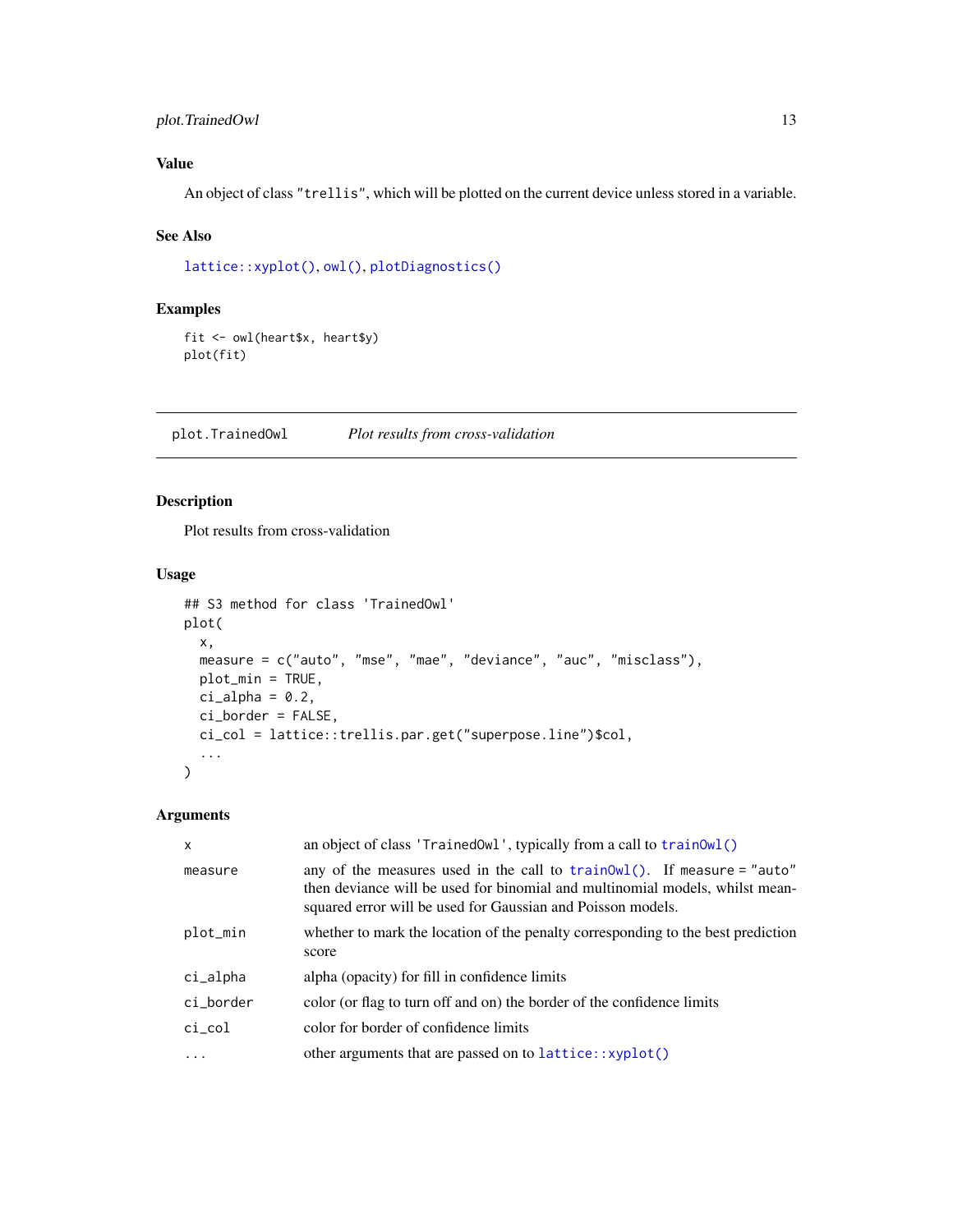# <span id="page-13-0"></span>Value

An object of class 'trellis' is returned and, if used interactively, will most likely have its print function [lattice::print.trellis\(\)](#page-0-0)) invoked, which draws the plot on the current display device.

#### See Also

[trainOwl\(\)](#page-19-1), [lattice::xyplot\(\)](#page-0-0), [lattice::panel.xyplot\(\)](#page-0-0)

# Examples

```
# Cross-validation for a SLOPE binomial model
set.seed(123)
tune <- trainOwl(subset(mtcars, select = c("mpg", "drat", "wt")),
                 mtcars$hp,
                 q = c(0.1, 0.2),
                 number = 10plot(tune, ci_col = "salmon", col = "black")
```
<span id="page-13-1"></span>plotDiagnostics *Plot results from diagnostics collected during model fitting*

# Description

This function plots various diagnostics collected during the model fitting resulting from a call to [owl\(\)](#page-7-1) *provided that* diagnostics = TRUE.

# Usage

```
plotDiagnostics(
  object,
  ind = max(object$diagnostics$penalty),
  xvar = c("time", "iteration"),
 yvar = c("objectives", "infeasibility"),
  ...
\mathcal{L}
```

| object   | an object of class "Owl".                                                                                                                 |
|----------|-------------------------------------------------------------------------------------------------------------------------------------------|
| ind      | either "last"                                                                                                                             |
| xvar     | what to place on the x axis. iteration plots each iteration, time plots the<br>wall-clock time.                                           |
| yvar     | what to place on the y axis. objectives returns the primal and dual objectives<br>whereas infeasibility returns the infeasibility metric. |
| $\cdots$ | other arguments that will be used to modify the call to $lattice::xyplot()$                                                               |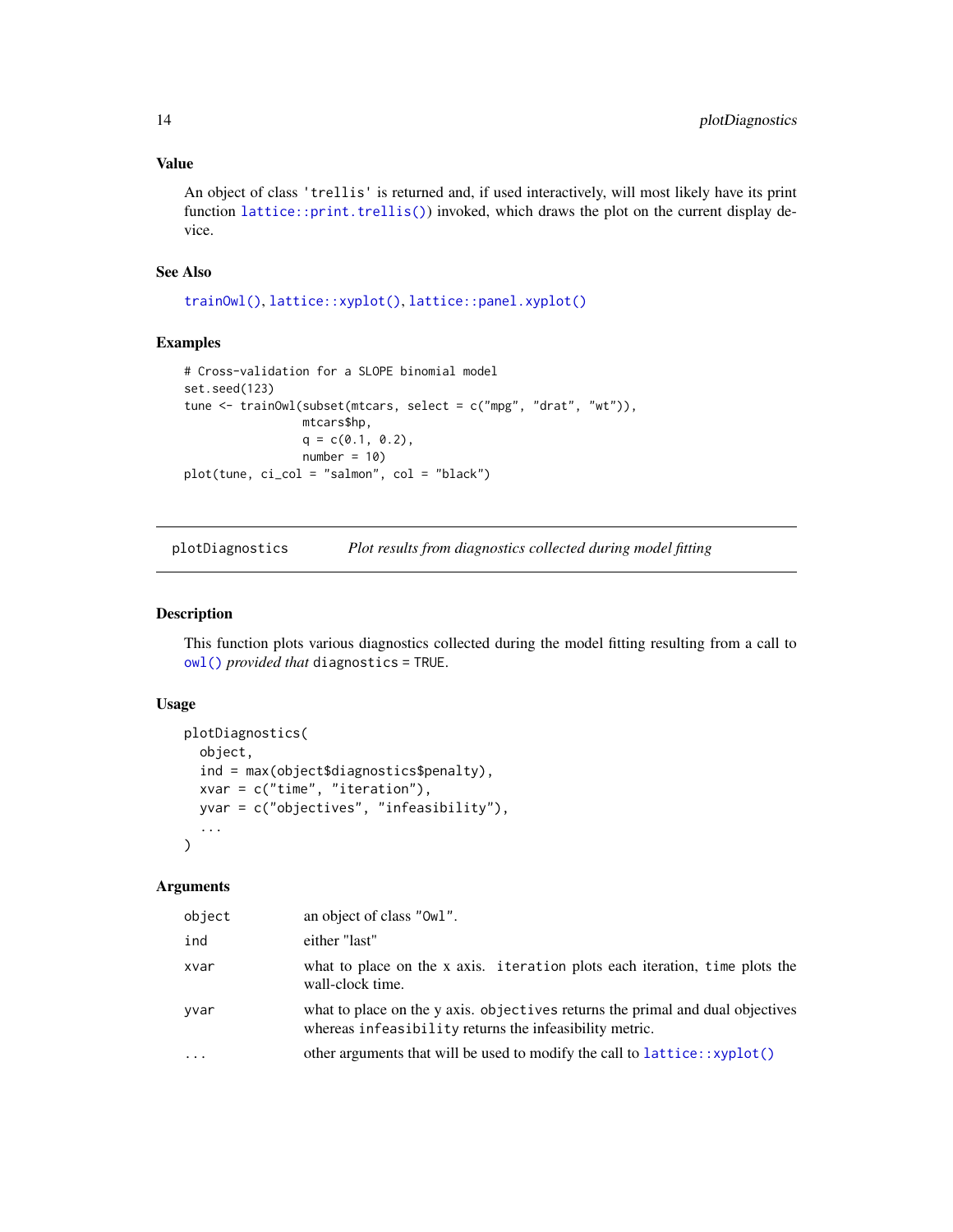# <span id="page-14-0"></span>predict.Owl 15

# Value

An object of class "trellis", which, unless stored in a variable, will be plotted when its default print() method is called.

#### Examples

```
x \le -\text{owl}(\text{abalone}\ x, \text{abalone}\ y, \text{sigma = 2, diagnostic = TRUE})plotDiagnostics(x)
```
<span id="page-14-1"></span>predict.Owl *Generate predictions from owl models*

#### Description

Return predictions from models fit by [owl\(\)](#page-7-1).

# Usage

```
## S3 method for class 'Owl'
predict(object, x, sigma = NULL, type = "link", simplify = TRUE, ...)
## S3 method for class 'OwlGaussian'
predict(
 object,
  x,
  sigma = NULL,
  type = c("link", "response"),
  simplify = TRUE,
  ...
\mathcal{L}## S3 method for class 'OwlBinomial'
predict(
  object,
 x,
  sigma = NULL,type = c("link", "response", "class"),
  simplify = TRUE,
  ...
)
## S3 method for class 'OwlPoisson'
predict(
 object,
  x,
  signa = NULL,type = c("link", "response"),
```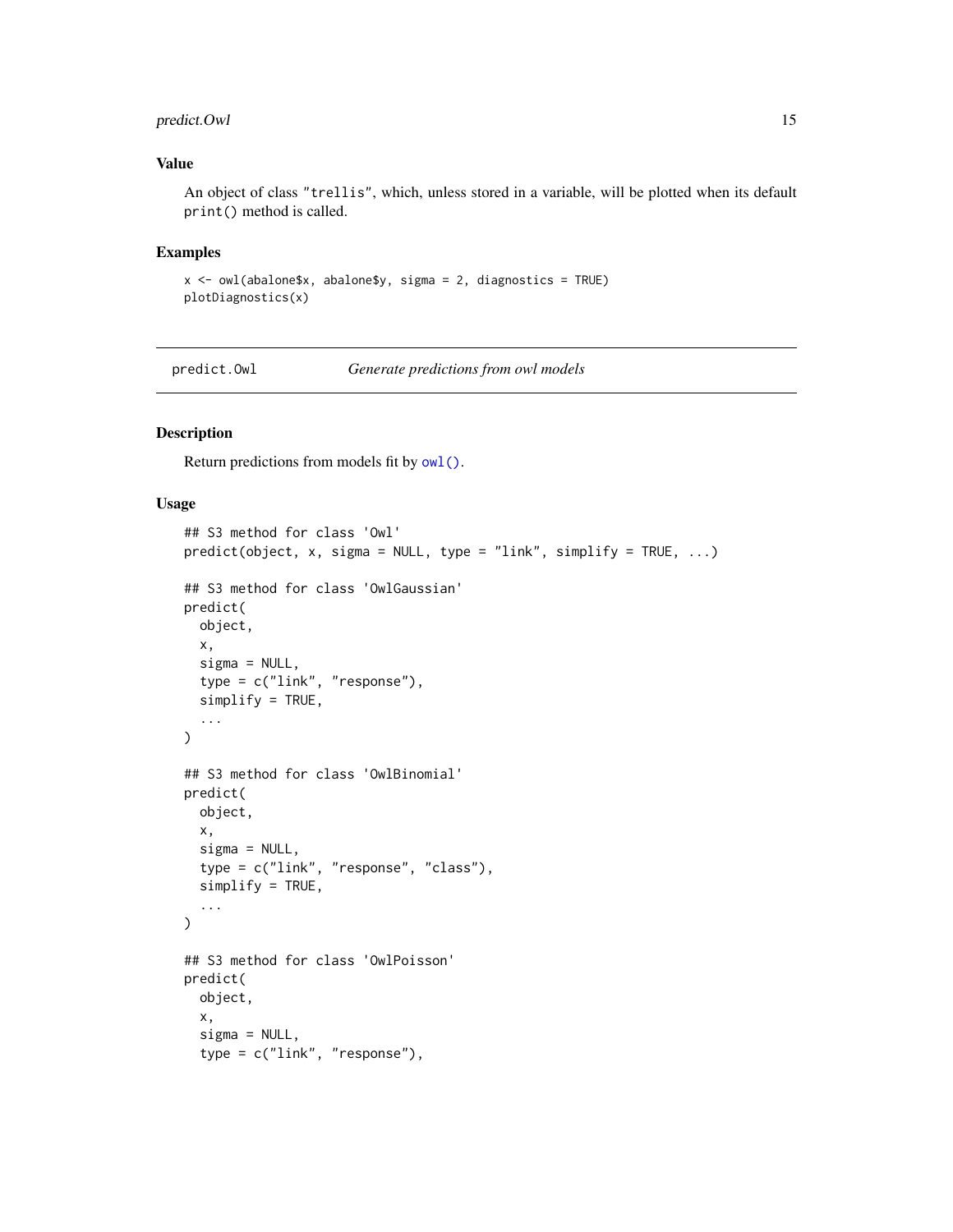```
exact = FALSE,simplify = TRUE,
  ...
\mathcal{L}## S3 method for class 'OwlMultinomial'
predict(
 object,
 x,
  signa = NULL,type = c("link", "response", "class"),
  exact = FALSE,
 simplify = TRUE,
  ...
)
```
## Arguments

| object       | an object of class "owl", typically the result of a call to owl ()                                                                                                                                                                                                                           |
|--------------|----------------------------------------------------------------------------------------------------------------------------------------------------------------------------------------------------------------------------------------------------------------------------------------------|
| $\mathsf{x}$ | new data                                                                                                                                                                                                                                                                                     |
| sigma        | penalty parameter for SLOPE models; if NULL, the values used in the original fit<br>will be used                                                                                                                                                                                             |
| type         | type of prediction; "link" returns the linear predictors, "response" returns the<br>result of applying the link function, and "class" returns class predictions.                                                                                                                             |
| simplify     | if TRUE, base:: $drop()$ will be called before returning the coefficients to drop<br>extraneous dimensions                                                                                                                                                                                   |
| $\ddotsc$    | ignored and only here for method consistency                                                                                                                                                                                                                                                 |
| exact        | if TRUE and the given parameter values differ from those in the original fit, the<br>model will be refit by calling stats::update() on the object with the new<br>parameters. If FALSE, the predicted values will be based on interpolated coeffi-<br>cients from the original penalty path. |

# Value

Predictions from the model with scale determined by type.

# See Also

[stats::predict\(\)](#page-0-0), [stats::predict.glm\(\)](#page-0-0)

# Examples

```
fit <- with(mtcars, owl(cbind(mpg, hp), vs, family = "binomial"))
predict(fit, with(mtcars, cbind(mpg, hp)), type = "class")
```
<span id="page-15-0"></span>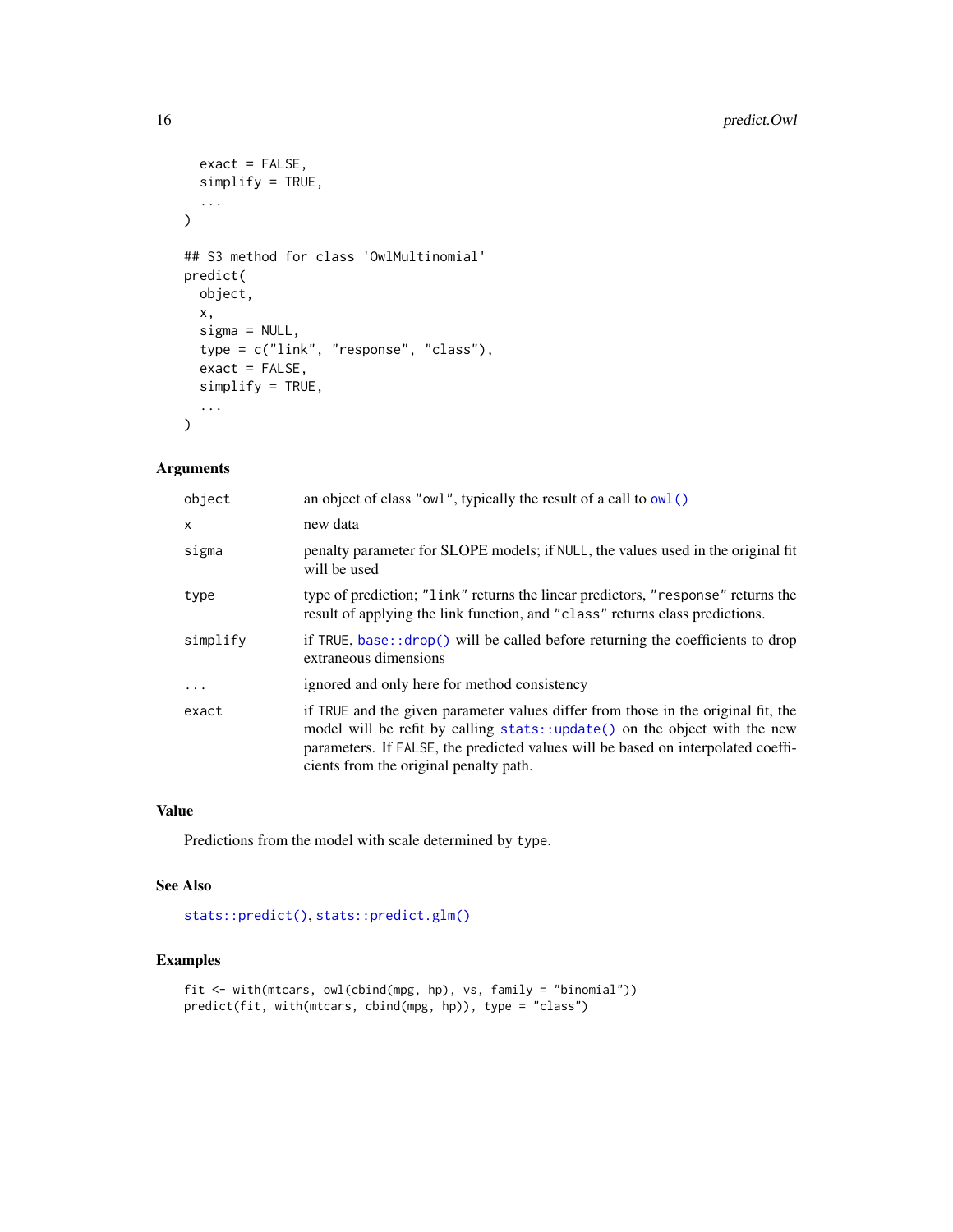<span id="page-16-2"></span><span id="page-16-0"></span>

# Description

Print results from owl fit

#### Usage

```
## S3 method for class 'Owl'
print(x, \ldots)
```
## S3 method for class 'TrainedOwl'  $print(x, \ldots)$ 

# Arguments

| x        | an object of class 'Owl' or 'TrainedOwl' |
|----------|------------------------------------------|
| $\cdots$ | other arguments passed to print()        |

# Value

Prints output on the screen

# Examples

fit <- owl(wine\$x, wine\$y, family = "multinomial") print(fit, digits = 1)

<span id="page-16-1"></span>score *Compute one of several loss metrics on a new data set*

#### Description

This function is a unified interface to return various types of loss for a model fit with [owl\(\)](#page-7-1).

#### Usage

```
score(object, x, y, measure)
## S3 method for class 'OwlGaussian'
score(object, x, y, measure = c("mse", "mae"))
## S3 method for class 'OwlBinomial'
score(object, x, y, measure = c("mse", "mae", "deviance", "misclass", "auc"))
```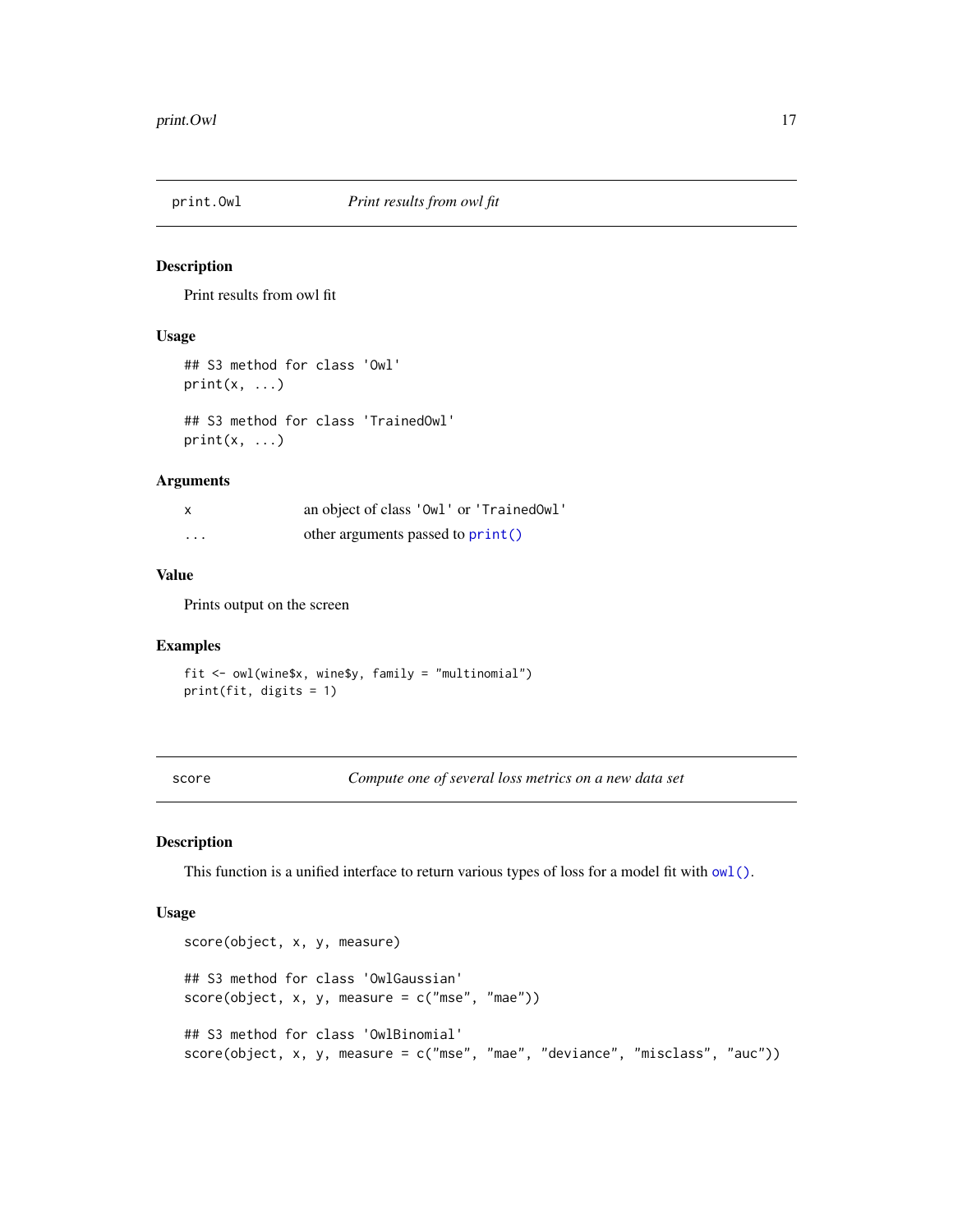#### <span id="page-17-0"></span>18 student with the state of the state of the state of the state of the state of the state of the state of the state of the state of the state of the state of the state of the state of the state of the state of the state o

```
## S3 method for class 'OwlMultinomial'
score(object, x, y, measure = c("mse", "mae", "deviance", "misclass"))
## S3 method for class 'OwlPoisson'
score(object, x, y, measure = c("mse", "mae"))
```
# Arguments

| object  | an object of class "Owl"                                                                                                                                                                  |
|---------|-------------------------------------------------------------------------------------------------------------------------------------------------------------------------------------------|
| x       | feature matrix                                                                                                                                                                            |
| V       | response                                                                                                                                                                                  |
| measure | type of target measure. "mse" returns mean squared error. "mae" returns mean<br>absolute error, "misclass" returns misclassification rate, and "auc" returns<br>area under the ROC curve. |

# Value

The measure along the regularization path depending on the value in measure.

#### Examples

```
x <- subset(infert, select = c("induced", "age", "pooled.stratum"))
y <- infert$case
fit \leq owl(x, y, family = "binomial")
score(fit, x, y, measure = "auc")
```
student *Student performance*

#### Description

A data set of the attributes of 382 students in secondary education collected from two schools. The goal is to predict the grade in math and Portugese at the end of the third period. See the cited sources for additional information.

#### Usage

student

# Format

382 observations from 13 variables represented as a list consisting of a binary factor response matrix y with two responses: portugese and math for the final scores in period three for the respective subjects. The list also contains x: a sparse feature matrix of class 'dgCMatrix' with the following variables: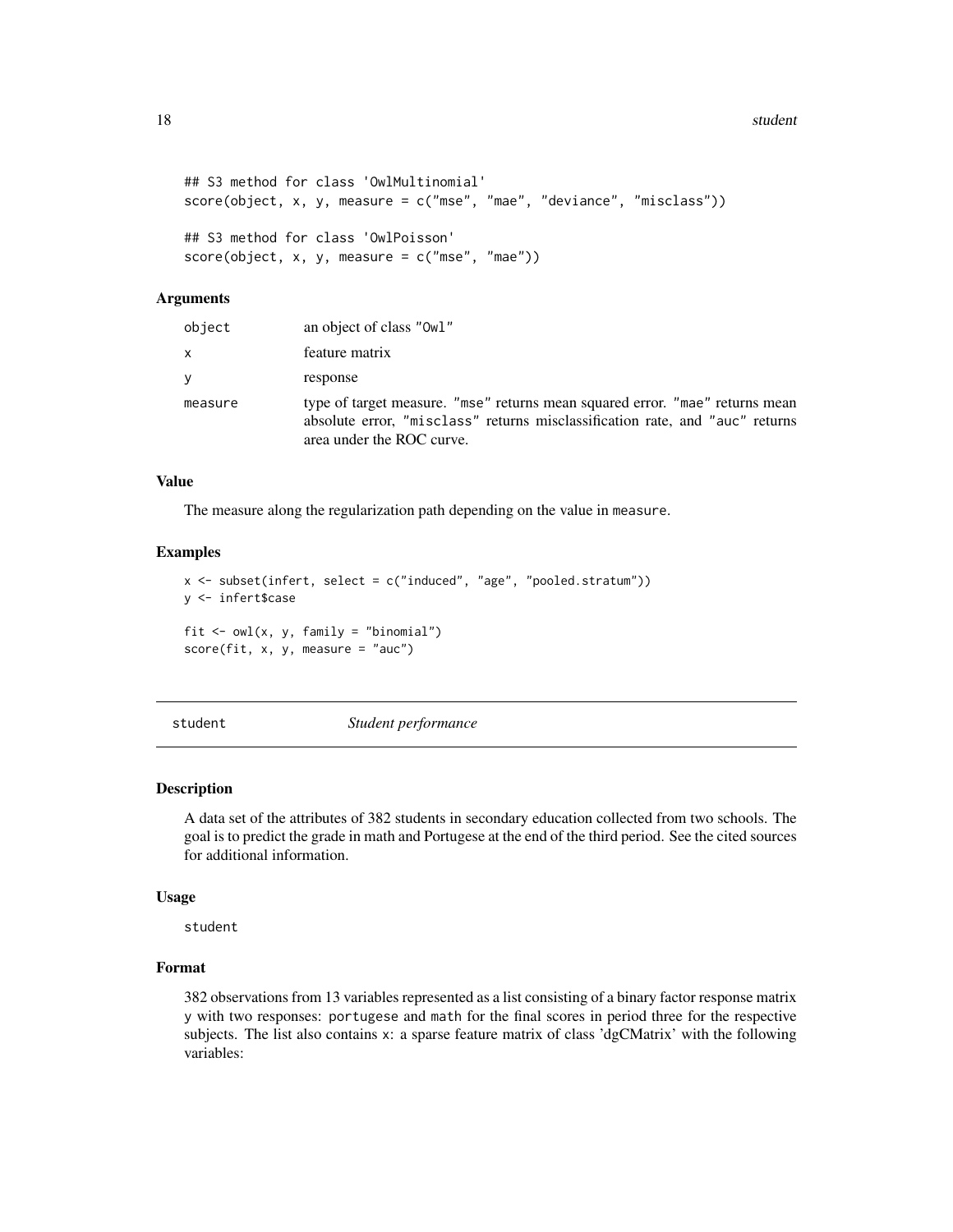#### student and the state of the state of the state of the state of the state of the state of the state of the state of the state of the state of the state of the state of the state of the state of the state of the state of th

school\_ms student's primary school, 1 for Mousinho da Silveira and 0 for Gabriel Pereira sex sex of student, 1 for male age age of student **urban** urban  $(1)$  or rural  $(0)$  home address large family whether the family size is larger than 3 cohabitation whether parents live together Medu mother's level of education (ordered) Fedu fathers's level of education (ordered) Mjob\_health whether the mother was employed in health care Mjob\_other whether the mother was employed as something other than the specified job roles Mjob\_services whether the mother was employed in the service sector Mjob\_teacher whether the mother was employed as a teacher Fjob\_health whether the father was employed in health care Fjob other whether the father was employed as something other than the specified job roles Fjob\_services whether the father was employed in the service sector Fjob\_teacher whether the father was employed as a teacher reason\_home school chosen for being close to home reason\_other school chosen for another reason reason\_rep school chosen for its reputation

nursery whether the student attended nursery school

internet Pwhether the student has internet access at home

#### **Preprocessing**

All of the grade-specific predictors were dropped from the data set. (Note that it is not clear from the source why some of these predictors are specific to each grade, such as which parent is the student's guardian.) The categorical variables were dummy-coded. Only the final grades (G3) were kept as dependent variables, whilst the first and second period grades were dropped.

#### Source

P. Cortez and A. Silva. Using Data Mining to Predict Secondary School Student Performance. In A. Brito and J. Teixeira Eds., Proceedings of 5th FUture BUsiness TEChnology Conference (FUBUTEC 2008) pp. 5-12, Porto, Portugal, April, 2008, EUROSIS, ISBN 978-9077381-39-7. <http://www3.dsi.uminho.pt/pcortez/student.pdf>

Dua, D. and Karra Taniskidou, E. (2017). UCI Machine Learning Repository [http://archive.](http://archive.ics.uci.edu/ml) [ics.uci.edu/ml](http://archive.ics.uci.edu/ml). Irvine, CA: University of California, School of Information and Computer Science.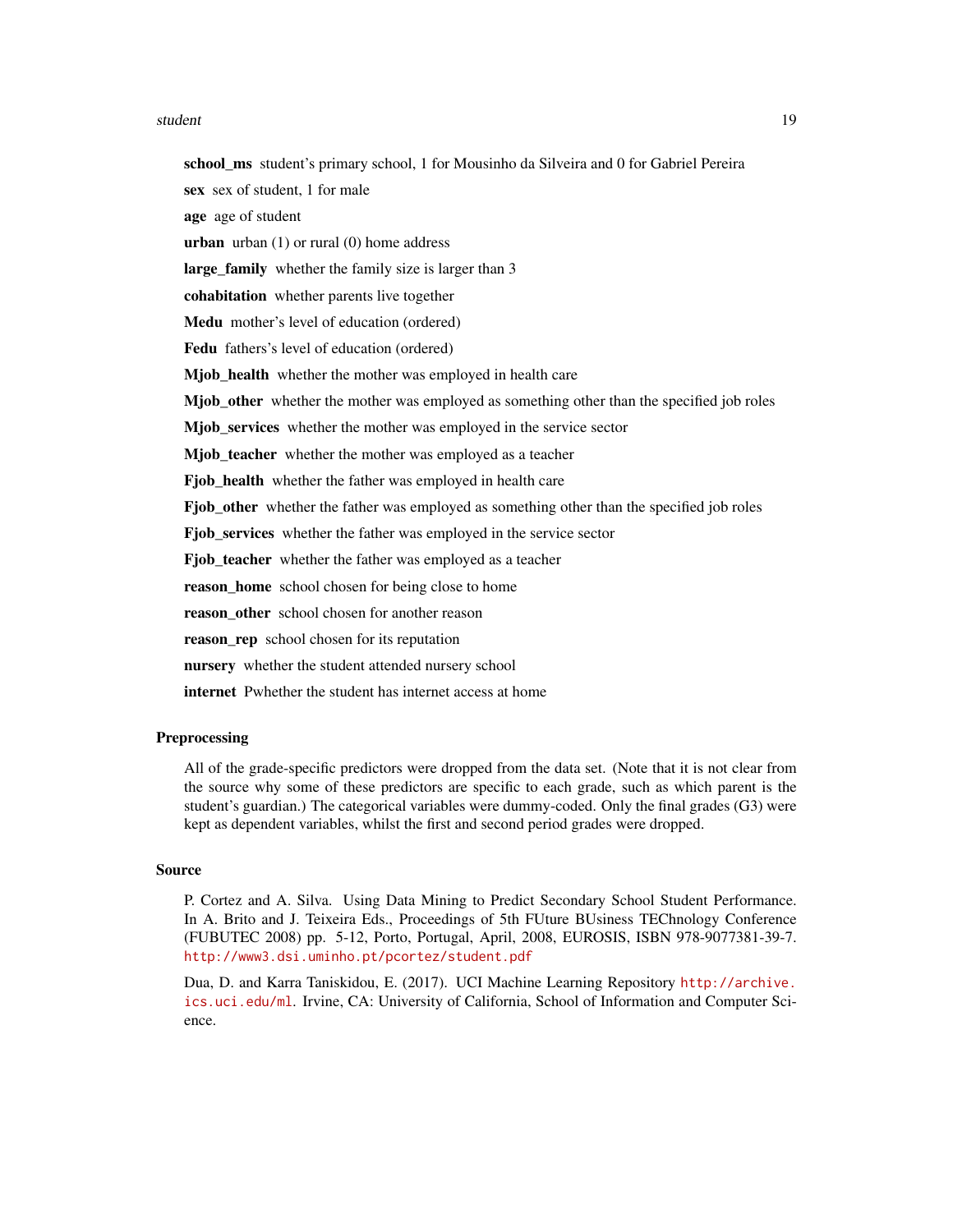<span id="page-19-1"></span><span id="page-19-0"></span>

# Description

This function trains a model fit by  $ow1()$  by tuning its parameters through cross-validation.

#### Usage

```
trainOwl(
 x,
 y,
 q = 0.2,
 number = 10,
 repeats = 1,
 measure = c("mse", "mae", "deviance", "missclass", "auc"),
 cl = NULL,...
)
```
# Arguments

| $\mathsf{x}$ | the feature matrix, which can be either a dense matrix of the standard <i>matrix</i><br>class, or a sparse matrix inheriting from Matrix::sparseMatrix Data frames will<br>be converted to matrices internally. |
|--------------|-----------------------------------------------------------------------------------------------------------------------------------------------------------------------------------------------------------------|
| y            | the response. For Gaussian models this must be numeric; for binomial models,<br>it can be a factor.                                                                                                             |
| q            | shape of lambda sequence                                                                                                                                                                                        |
| number       | number of folds (cross-validation)                                                                                                                                                                              |
| repeats      | number of repeats for each fold (for repeated $k$ -fold cross validation)                                                                                                                                       |
| measure      | measure to try to optimize; note that you may supply <i>multiple</i> values here and<br>that, by default, all the possible measures for the given model will be used.                                           |
| c1           | cluster if parallel fitting is desired. Can be any cluster accepted by $parallel:$ : $parLapply()$ .                                                                                                            |
| .            | other arguments to pass on to $\text{owl}()$                                                                                                                                                                    |

# Details

Note that by default this method matches all of the available metrics for the given model family against those provided in the argument measure. Collecting these measures is not particularly demanding computationally so it is almost always best to leave this argument as it is and then choose which argument to focus on in the call to [plot.TrainedOwl\(\)](#page-12-1).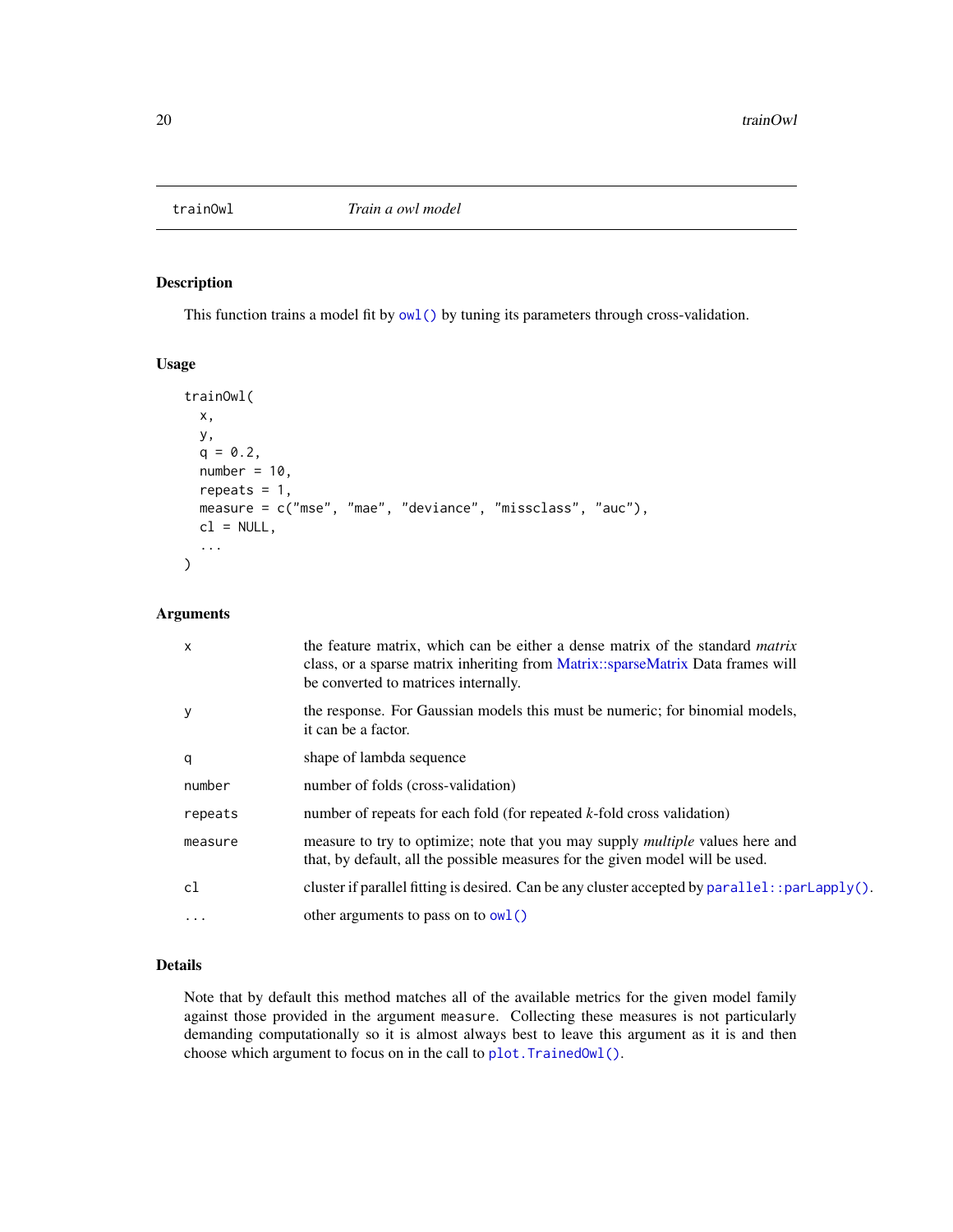<span id="page-20-0"></span>wine  $21$ 

# Value

An object of class "TrainedOwl", with the following slots:

| summary | a summary of the results with means, standard errors, and 0.95 confidence levels                                |
|---------|-----------------------------------------------------------------------------------------------------------------|
| data    | the raw data from the model training                                                                            |
| optima  | a data, frame of the best (mean) values for the different metrics and their cor-<br>responding parameter values |
| measure | a data. frame listing the used metrics and their labels                                                         |
| model   | the model fit to the entire data set                                                                            |
| call    | the call                                                                                                        |

# See Also

[parallel::parallel,](#page-0-0) [plot.TrainedOwl\(\)](#page-12-1)

# Examples

```
# 8-fold cross-validation repeated 5 times
tune <- trainOwl(subset(mtcars, select = c("mpg", "drat", "wt")),
                 mtcars$hp,
                 q = c(0.1, 0.2),
                 number = 8,
                 repeats = 5)
```
wine *Wine cultivars*

# Description

A data set of results from chemical analysis of wines grown in Italy from three different cultivars.

# Usage

wine

# Format

178 observations from 13 variables represented as a list consisting of a categorical response vector y with three levels: *A*, *B*, and *C* representing different cultivars of wine as well as x: a sparse feature matrix of class 'dgCMatrix' with the following variables:

alcohol alcoholic content malic malic acid ash ash alcalinity alcalinity of ash magnesium magnemium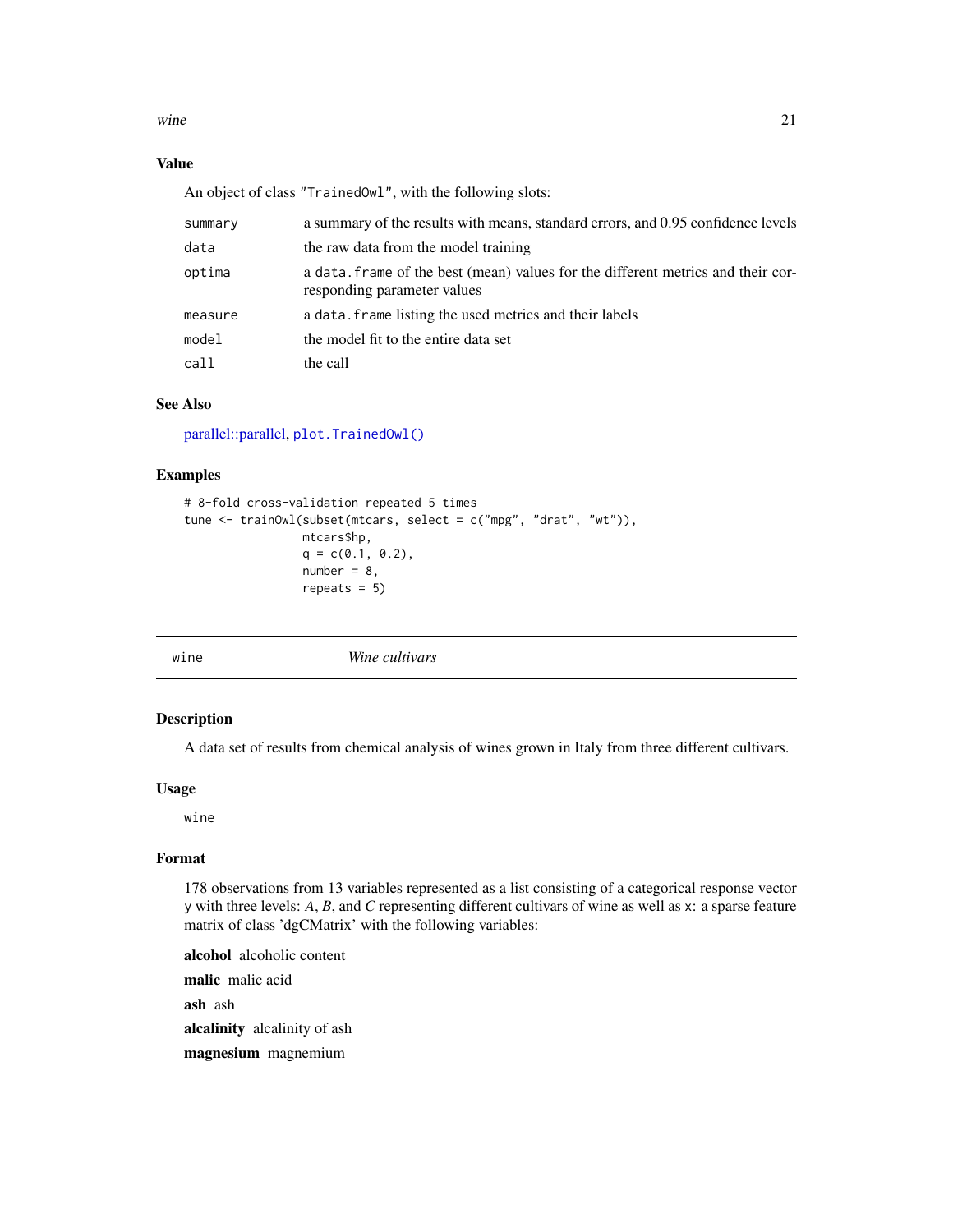phenols total phenols flavanoids flavanoids nonflavanoids nonflavanoid phenols proanthocyanins proanthocyanins color color intensity hue hue dilution OD280/OD315 of diluted wines proline proline

# Source

Dua, D. and Karra Taniskidou, E. (2017). UCI Machine Learning Repository [http://archive.](http://archive.ics.uci.edu/ml) [ics.uci.edu/ml](http://archive.ics.uci.edu/ml). Irvine, CA: University of California, School of Information and Computer Science.

<https://raw.githubusercontent.com/hadley/rminds/master/1-data/wine.csv>

<https://www.csie.ntu.edu.tw/~cjlin/libsvmtools/datasets/multiclass.html#wine>